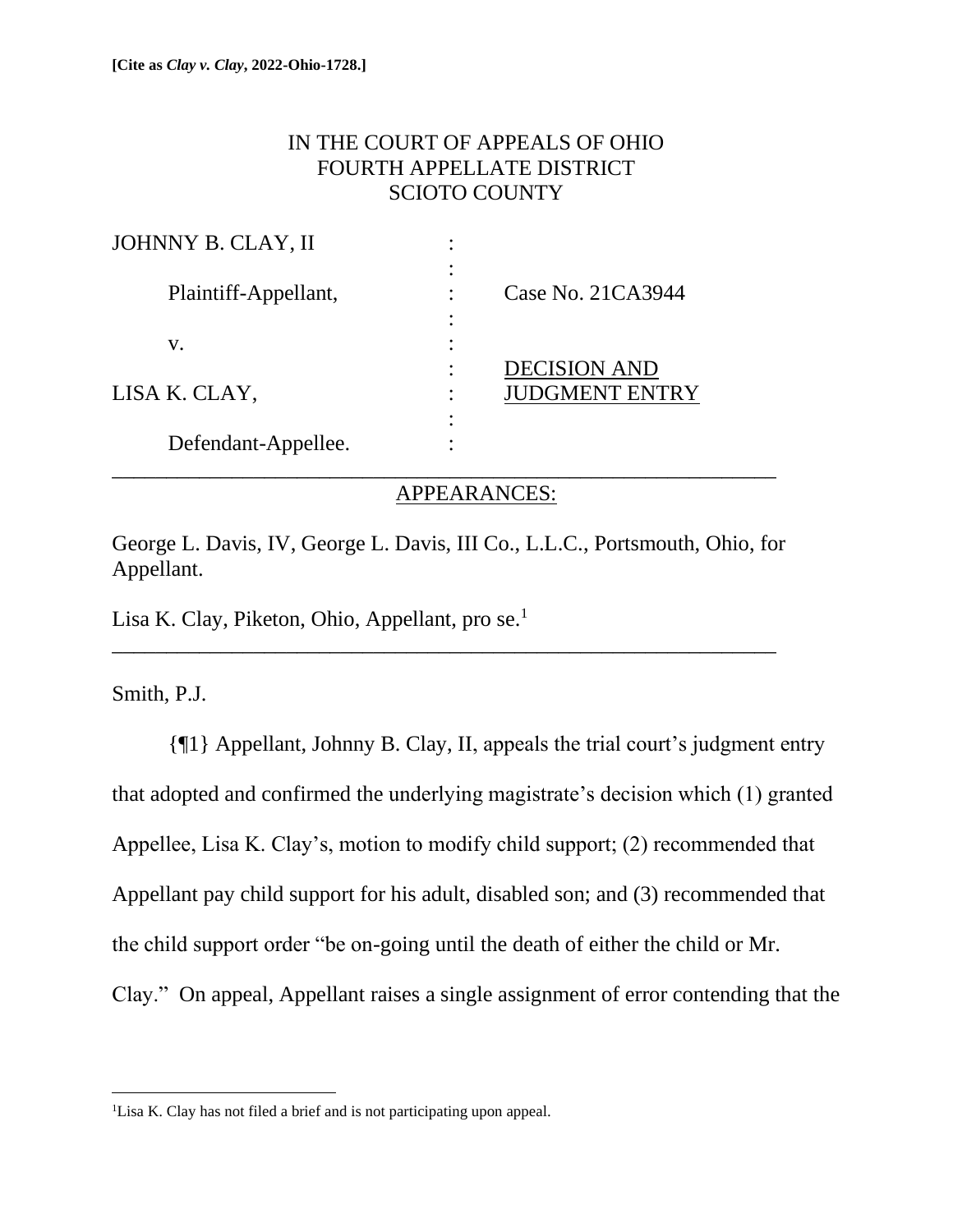trial court erred by ordering him to pay child support. For the reasons that follow, Appellant's sole assignment of error is sustained. Accordingly, the judgment of the trial court is reversed and this matter is remanded to the trial court for further proceedings consistent with this opinion. Specifically, on remand, the trial court is instructed to hold an evidentiary hearing on the nature and extent of the child's alleged disability, as well as whether as a result of the disability the child is incapable of supporting and maintaining himself.

#### FACTS

{¶2} The parties herein were married on October 24, 1998, and had one child, a son that was born on July 2, 1997. The marriage was dissolved by decree on October 28, 2008. The dissolution decree incorporated a separation agreement and shared parenting plan which designated both parents as residential parents and provided that no child support should be paid by either party "so long as the Shared Parenting Plan is in effect." The Scioto County Child Support Enforcement Agency conducted an administrative review in May of 2012 and recommended that Appellant begin paying \$50.00 per month in child support. The domestic relations court filed an order adopting the administrative adjustment recommendations on May 29, 2012.

{¶3} Subsequently, on September 29, 2015, Appellee filed a motion to modify child support. The memorandum filed in support of the motion alleged that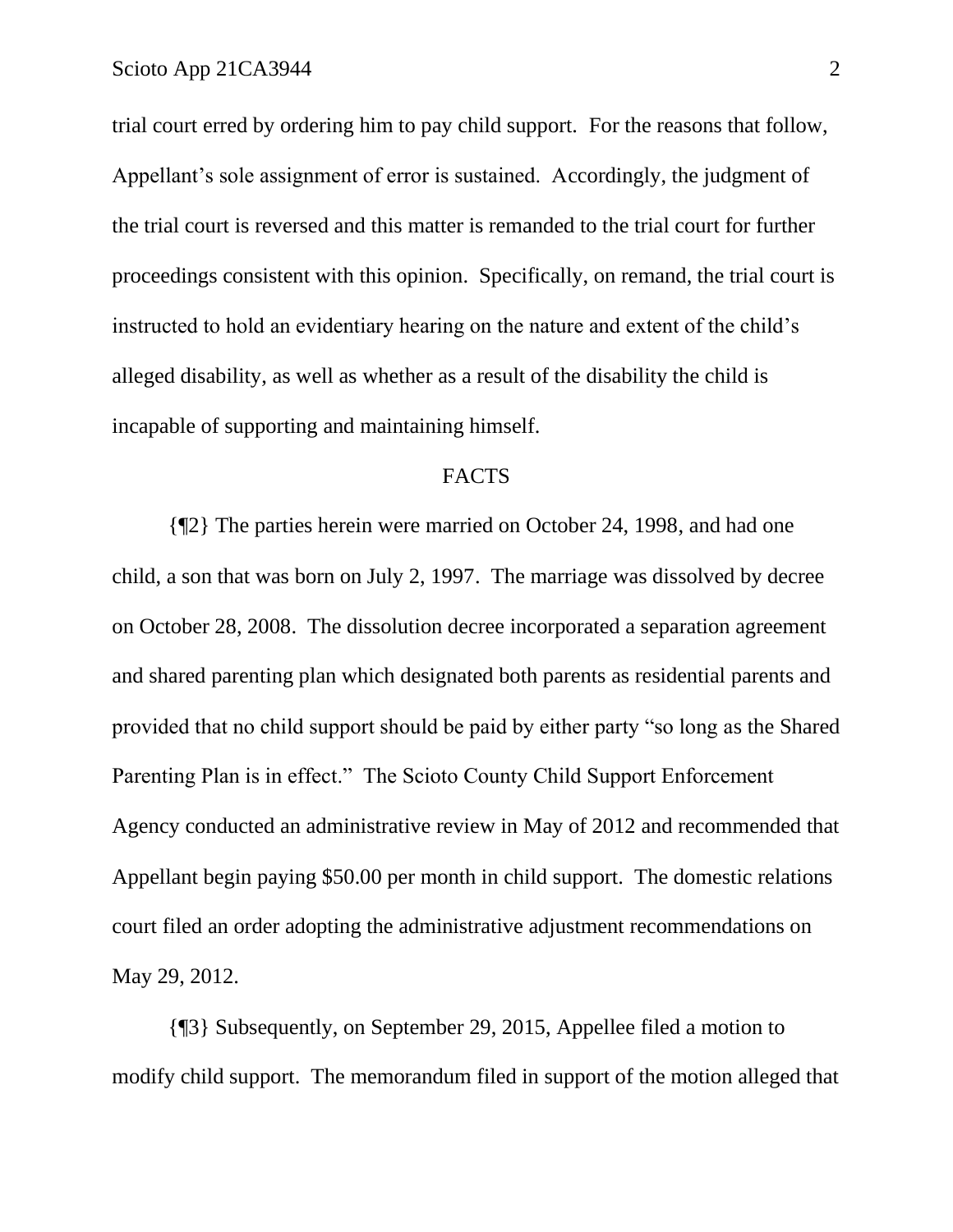there had been a change in circumstances since the prior order of child support was made in that Appellant's income had increased and the parties' child was "disabled and a student." However, a judgment entry was filed on January 8, 2016, dismissing the motion to modify child support without prejudice due to Appellee's failure to appear for the scheduled hearing on the motion.

{¶4} Appellee filed a second motion to modify child support on January 27, 2016, alleging the same change in circumstances set forth in the prior motion. A pretrial hearing was held on March 18, 2016, at which time the parties entered into a settlement agreement. Pertinent excerpts from the hearing transcript are set forth in detail below. The handwritten memorandum of agreement drafted by Appellee's counsel provided that Appellant's child support obligation would be increased to \$191.54 effective March 1, 2016, and that it would terminate "July 2, 2016 at the emancipation of the child."<sup>2</sup> Because Appellant failed to provide his tax returns, the agreement provided that Appellant had until April 5, 2016, to provide his tax returns and that Appellee would have a right to file a motion for additional support for those three months if the tax returns showed Appellant's income exceeded \$20,000.00. The trial court incorporated the parties' agreement into a judgment entry on May 27, 2016, but based upon the tax returns provided by Appellant, the trial court increased the monthly support amount to \$430.21 per

<sup>2</sup> July 2, 2016 was the parties' son's 19th birthday.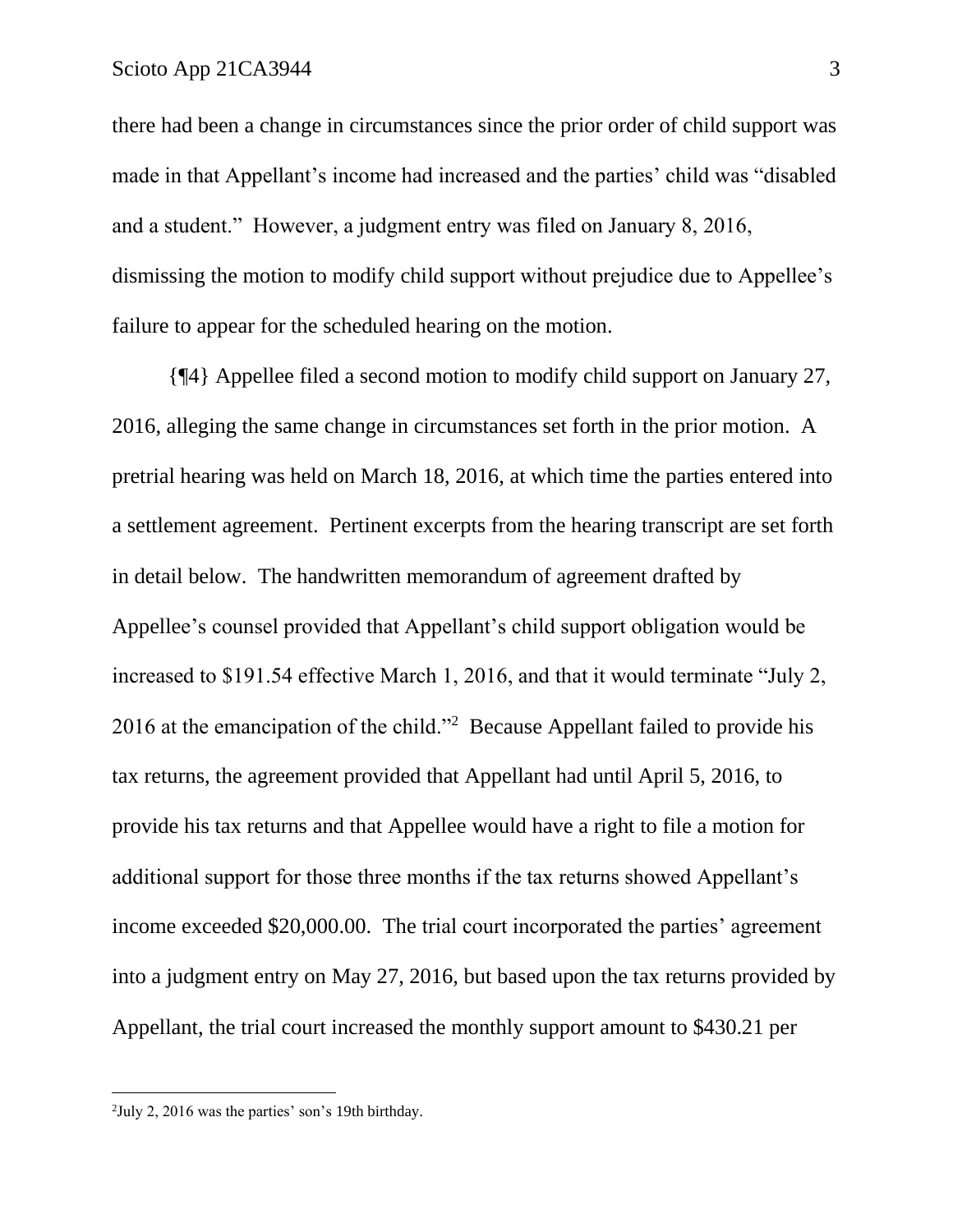month until July 2, 2016. Neither the handwritten agreement of the parties nor the judgment entry filed by the trial court referenced that the child was disabled. Although there is an absence of evidence in the record regarding how or when the child support obligation stopped, apparently Appellant stopped paying child support after July 2, 2016. There was no express order filed, however, terminating the child support or finding the parties' son to be emancipated.

{¶5} Just over two years later, on August 20, 2018, Appellee filed another motion to modify child support. The motion sought modification of the previous order pursuant to R.C. 3119.86(A)(1)(a) "for the reason that their son is mentally and physically disabled and is incapable of supporting or maintaining himself." More specifically, it was alleged in the memorandum that the parties' child was nine years old at the time of the divorce and that his disabilities were present at that time. Attached to Appellee's motion for modification was her own affidavit stating that the child "was born with cerebral palsy and severe developmental disabilities," and was "completely unable to take care of himself and requires assistance with all daily tasks." Also attached to the motion was a single page judgment entry from the Pike County Probate Court appointing Appellee as the child's guardian and stating that the child was "incompetent by reason of profound/severe mental retardation/developmental disabilities due to cerebral palsy and is therefore incapable of taking proper care of himself and his property, and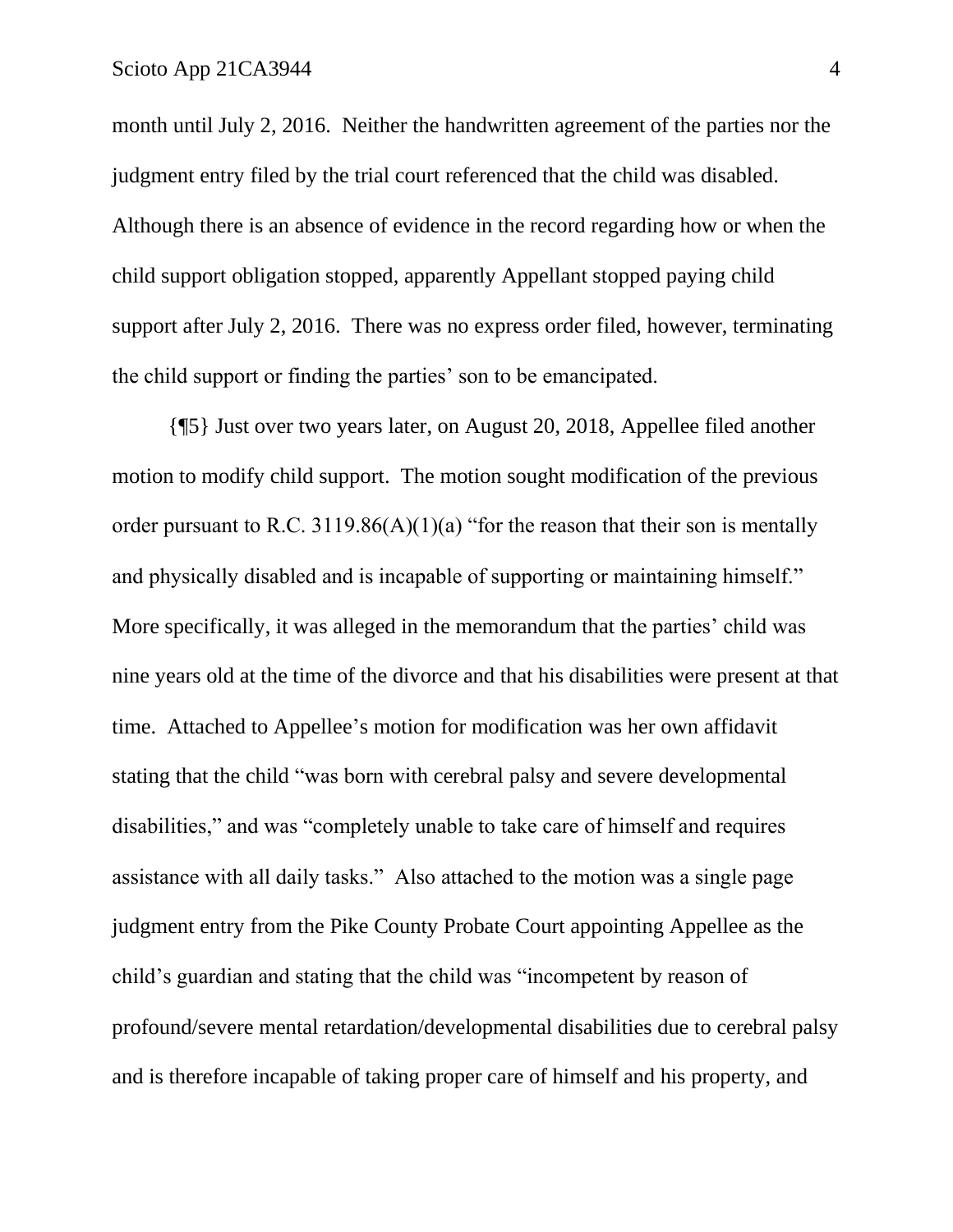that a guardianship is necessary." In response, Appellant filed a motion to dismiss the motion to modify child support. The motion argued that the previous child support order had terminated on July 2, 2016, by agreement of the parties "when the child became emancipated" and that the present motion was barred by the doctrine of res judicata. Appellee opposed the motion to dismiss and filed a memorandum in support on October 15, 2018. Thereafter, Appellant filed a supplemental memorandum in support of his motion to dismiss arguing that the parties' prior agreement was "bargained for and mutually agreed upon," and the "documents denoting the agreement and final judgment \* \* \* should therefore be construed against the drafting party, as required by law."

{¶6} A hearing was held on the motion to dismiss on January 25, 2019.<sup>3</sup> No witnesses testified and no evidence was presented at the hearing. Counsel simply argued the legal merits of the motion to dismiss. Further, Appellant did not stipulate to the child's disability during the hearing. Instead, when the magistrate stated "Gentlemen, just for the record even though we all know it but for the record, this child has cerebral palsy, is that correct[,]" Appellant's counsel stated

<sup>&</sup>lt;sup>3</sup>It appears from the record that the hearing held on January 25, 2019, was on the motion to dismiss only. Another hearing was scheduled to be held on "all pending motions" on February 8, 2019. Because the only other pending motion was the motion for modification of child support, it is presumed that the February 8, 2019 hearing was to determine whether child support should be modified. However, as will be discussed more fully herein, the magistrate's February 7, 2019 order denying the motion to dismiss also determined that Appellant had a continuing duty to pay child support and stated that the scheduled February 8, 2019 hearing would "determine the amount of child support." The February 8, 2019 hearing did not go forward due to Appellant filing objections to the February 7, 2019 order.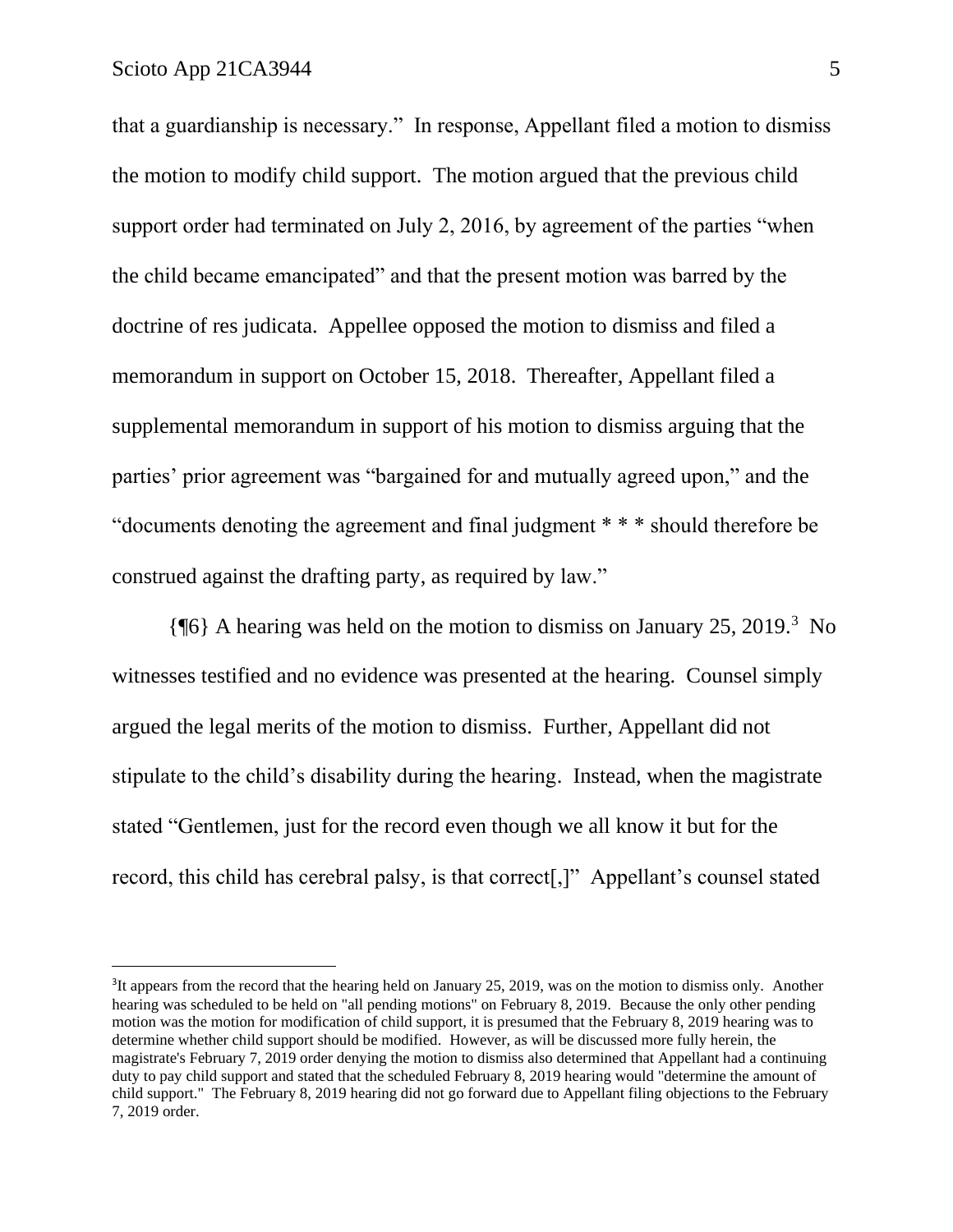"I would argue that's an issue for the next hearing. \* \* \* Whether or not there's a disability, the extent of it, so on and so forth." The court took the matter under advisement. The magistrate then issued a decision and entry on February 7, 2019, finding that in light of the fact that the child had cerebral palsy, "it is likely the child will not emancipate in that he will never be self-sufficient and able to care for himself." The magistrate found that "this child has not and will not emancipate based upon his mental and physical condition[,]" and further found that Appellant "has a continuing duty to support this child."

{¶7} In response, Appellant requested a copy of the hearing transcript and filed a request for findings of fact and conclusions of law. He also filed objections to the magistrate's decision and a motion for leave to supplement his objections once the transcripts were prepared. The Domestic Relations Court judge filed a judgment entry on February 22, 2019, stating that the prior magistrate's decision was not intended to be a decision under Ohio Rule of Civil Procedure 53(D)(3)(ii) and because it was a non-final order, there could be no request for findings of fact and conclusions of law. The court did, however, permit Appellant to file supplemental objections to the magistrate's decision, which Appellant filed on March 14, 2019. In addition to his other arguments, Appellant argued in his objections that "the Magistrate bypassed proper fact finding and taking of evidence when she improperly found facts during the hearing on Mr. Clay's Motion to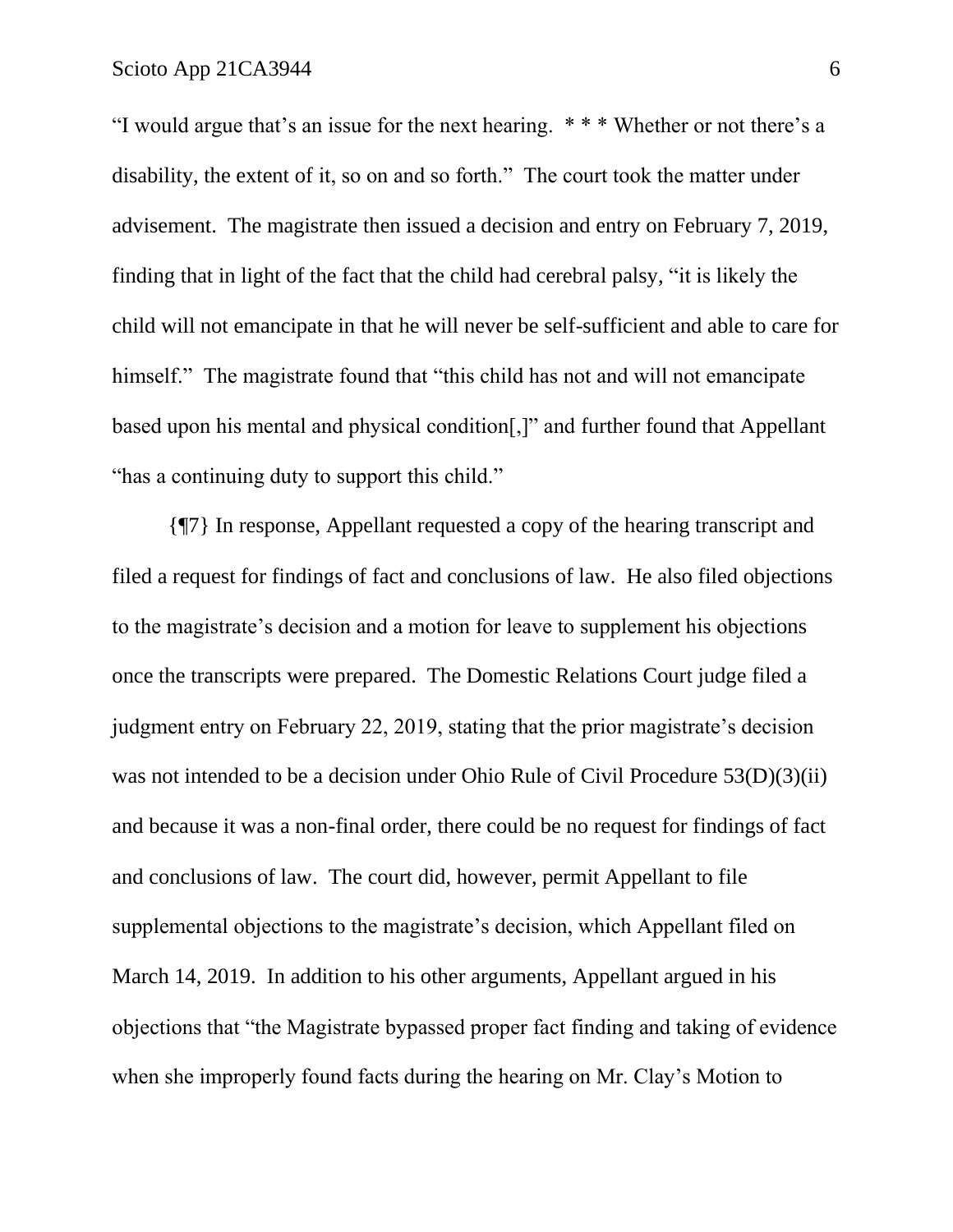Dismiss despite it not being an evidentiary hearing, but rather oral argument on the motion." Appellant further argued that the magistrate's decision "went beyond the point of inquiry necessary for [his] Motion to Dismiss" and instead made "a determination that their son is indeed disabled" and essentially modified the next scheduled hearing to the simple computation of child support. Appellant requested that the matter be dismissed based upon the grounds of res judicata, or alternatively that the Court "vacate the Magistrate's findings regarding his duty to support the child and finding that their son is disabled." The trial court ultimately filed a judgment entry denying Appellant's objections, finding they were not ripe for review because the matter had "yet to be heard to conclusion by the Magistrate."

{¶8} Appellant filed a notice of appeal from that judgment entry, which was dismissed by this Court for lack of a final appealable order. Thereafter, the matter proceeded to a final hearing on the computation of child support on August 20, 2020. A magistrate's decision and judgment entry was filed on September 29, 2020, which included findings of fact and conclusions of law. The magistrate found the child "was born with severe cerebral palsy and severe developmental disabilities" and ordered that Appellant "pay child support for his adult handicapped child" and that the "child support shall be on-going until the death of either the child or [Appellant]."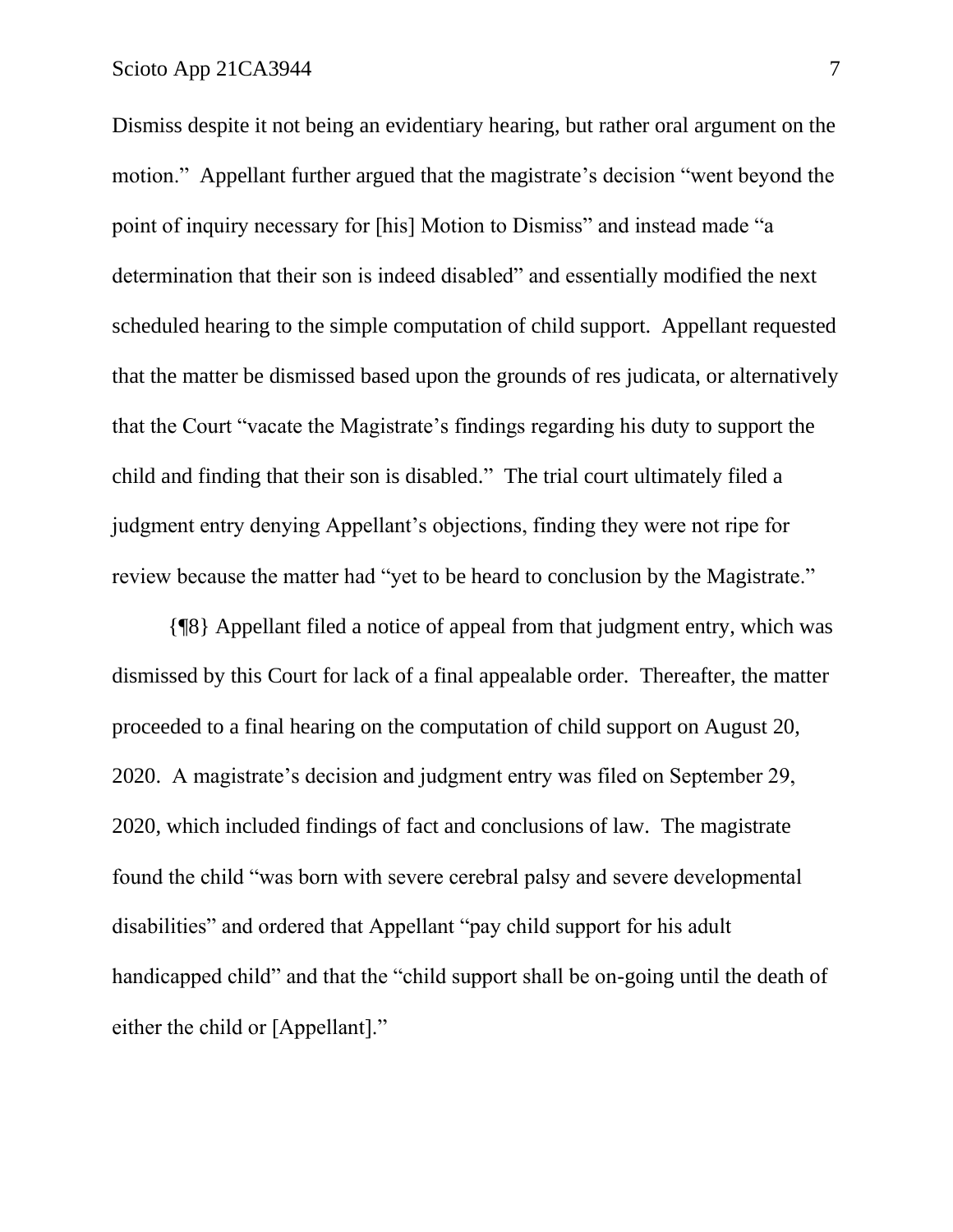{¶9} Appellant once again filed objections and supplemental objections to the magistrate's decision. The trial court issued a judgment entry on March 12, 2021, overruling Appellant's objections and adopting and confirming the magistrate's decision. It is from this judgment entry that Appellant now brings his timely appeal, setting forth a single assignment of error for our review.

#### ASSIGNMENT OF ERROR

### I. THE TRIAL COURT ERRED BY ORDERING THE APPELLANT TO PAY CHILD SUPPORT.

{¶10} In his sole assignment of error, Appellant contends that the trial court erred by ordering him to pay child support. Appellant argues that the doctrine of res judicata should have been applied "to prevent re-imposition" of his child support obligation. More specifically, Appellant argues that because he and Appellee entered into an agreement in the Spring of 2016 providing that his child support obligation would end on July 2, 2016, the parties' son's 19th birthday, and because the child support obligation was terminated for approximately two years, Appellee was barred by the doctrine of res judicata from seeking a modification or reinstatement of Appellant's child support obligation. For the reasons that follow, we reject Appellant's argument that the trial court erred in failing to apply the doctrine of res judicata to bar Appellee's motion in the underlying proceedings. Nevertheless, we find that the trial court erred in ordering Appellant to pay child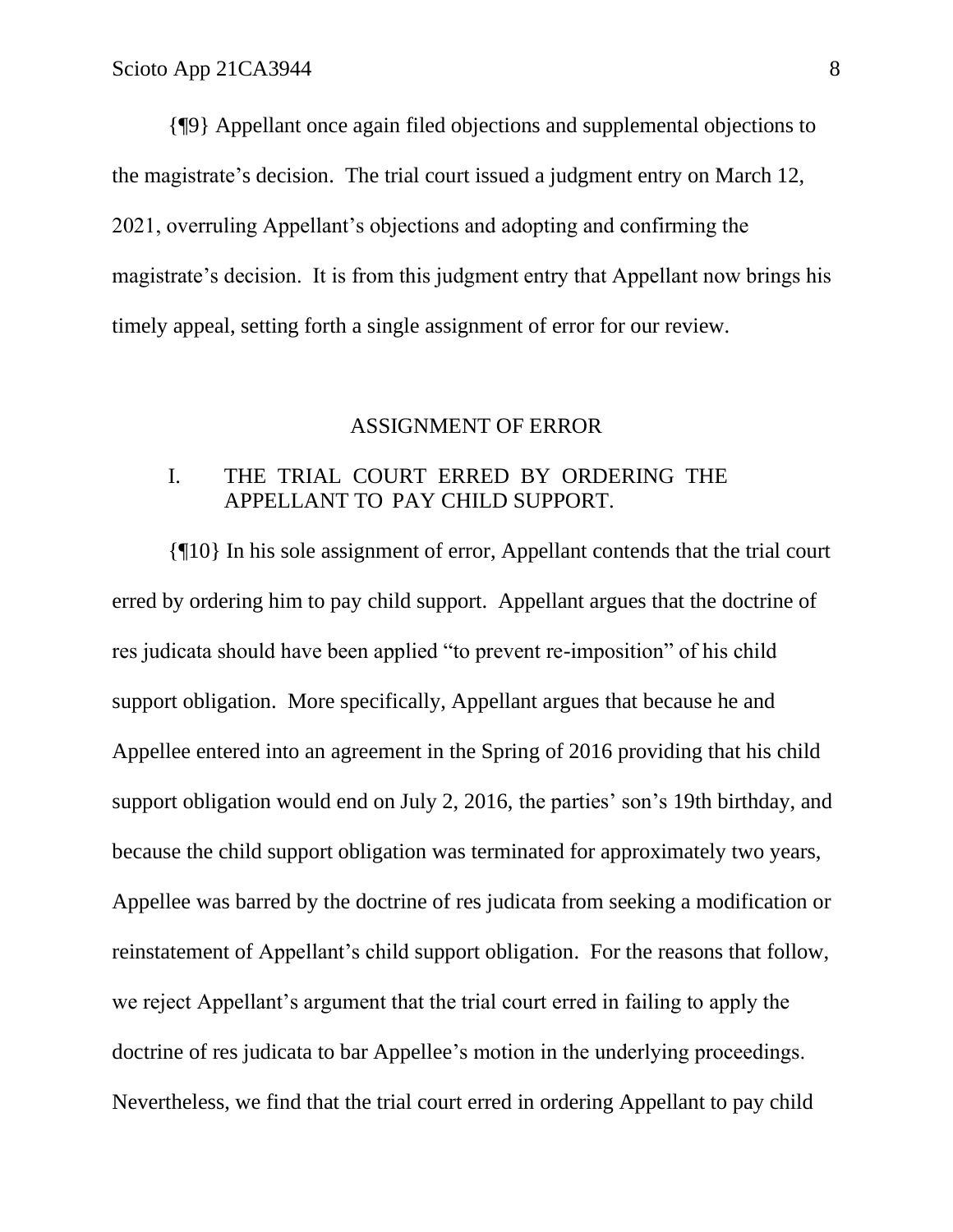support considering the lack of evidence in the record regarding the nature and extent of the parties' adult son's disability. Thus, as will be explained more fully below, the judgment of the trial court must be reversed and the matter must be remanded to the trial court for further proceedings consistent with this opinion.

### Modification of Child Support

{¶11} " '[A] trial court's modification of a prior child support order is within the broad discretion of the trial court and will not be disturbed absent an abuse of discretion.' " *Cummin v. Cummin*, 2015-Ohio-5482, 55 N.E.3d 467, ¶ 8, quoting *Wolfe v. Wolfe*, 10th Dist. Franklin No. 04AP-409, 2005-Ohio-2331, ¶ 7, in turn citing *Woloch v. Foster*, 98 Ohio App.3d 806, 810, 649 N.E.2d 918 (2nd Dist.1994). *See also Booth v. Booth*, 44 Ohio St.3d 142, 144, 541 N.E.2d 1028 (1989). An abuse of discretion "connotes more than an error of law or judgment; rather, it implies that the court's attitude is unreasonable, arbitrary or unconscionable." *Blakemore v. Blakemore*, 5 Ohio St.3d 217, 219, 450 N.E.2d 1140 (1983). When applying the abuse-of-discretion standard of review, appellate courts must not substitute their judgment for that of the trial courts. *See In re Jane Doe 1*, 57 Ohio St.3d 135, 138, 566 N.E.2d 1181 (1991). Furthermore, an appellate court must presume that the findings of the trial court are correct because the finder of fact is best able to observe the witnesses and to use those observations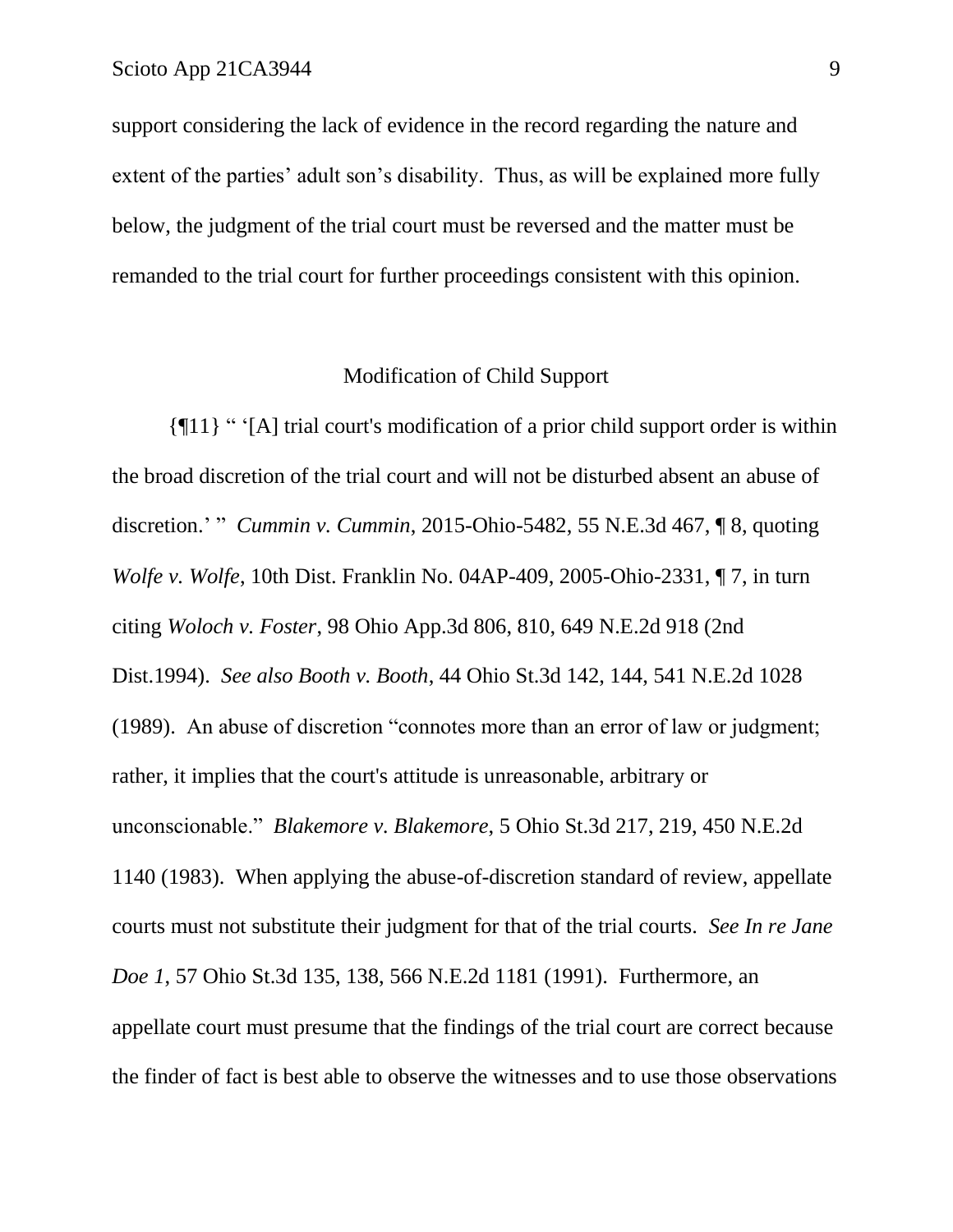to weigh witness credibility. *See Seasons Coal Co. v. Cleveland*, 10 Ohio St.3d 77,

81, 461 N.E.2d 1273 (1984). *See also, Mahlerwein v. Mahlerwein,* 160 Ohio

App.3d 564, 2005-Ohio-1835, 828 N.E.2d 153, ¶ 19 (4th Dist.).

Requirement for Change in Circumstances

{¶12} R.C. 3119.022 governs the procedure for awarding and calculating

child support. The statute's overriding concern is to ensure the best interest of the

child for whom support is being awarded. *See Rock v. Cabral*, 67 Ohio St.3d 108,

110, 616 N.E.2d 218 (1993). Further, this Court has observed as follows regarding

the requirement for a change in circumstances in modifying child support:

When considering a motion to modify child support, R.C. 3119.79(A) provides a trial court must compare the existing child support obligation to the amount of support that would be required to be paid under the child support guideline worksheet. If the court determines that the resulting child support obligation is ten percent greater or less than the existing child support order, the court must find that there is a substantial change of circumstances warranting a modification of the child support amount. *Id.* The Ohio Supreme Court has held "when the amount of child support provided by the noncustodial parent is zero, but the Child Support Guidelines clearly establish that the noncustodial parent owes support, then that ten percent difference is clearly met." *DePalmo v. DePalmo* (1997), 78 Ohio St.3d 535, 540, 679 N.E.2d 266.

*McCleese v. Clemons*, 4th Dist. Scioto No. 05CA3016, 2006-Ohio-3011, ¶ 27.

Common Law Duty of Support for Adult Children with Disabilities

{¶13} In *Yost v. Yost*, this Court explained as follows regarding a parent's

duty to support his or her child: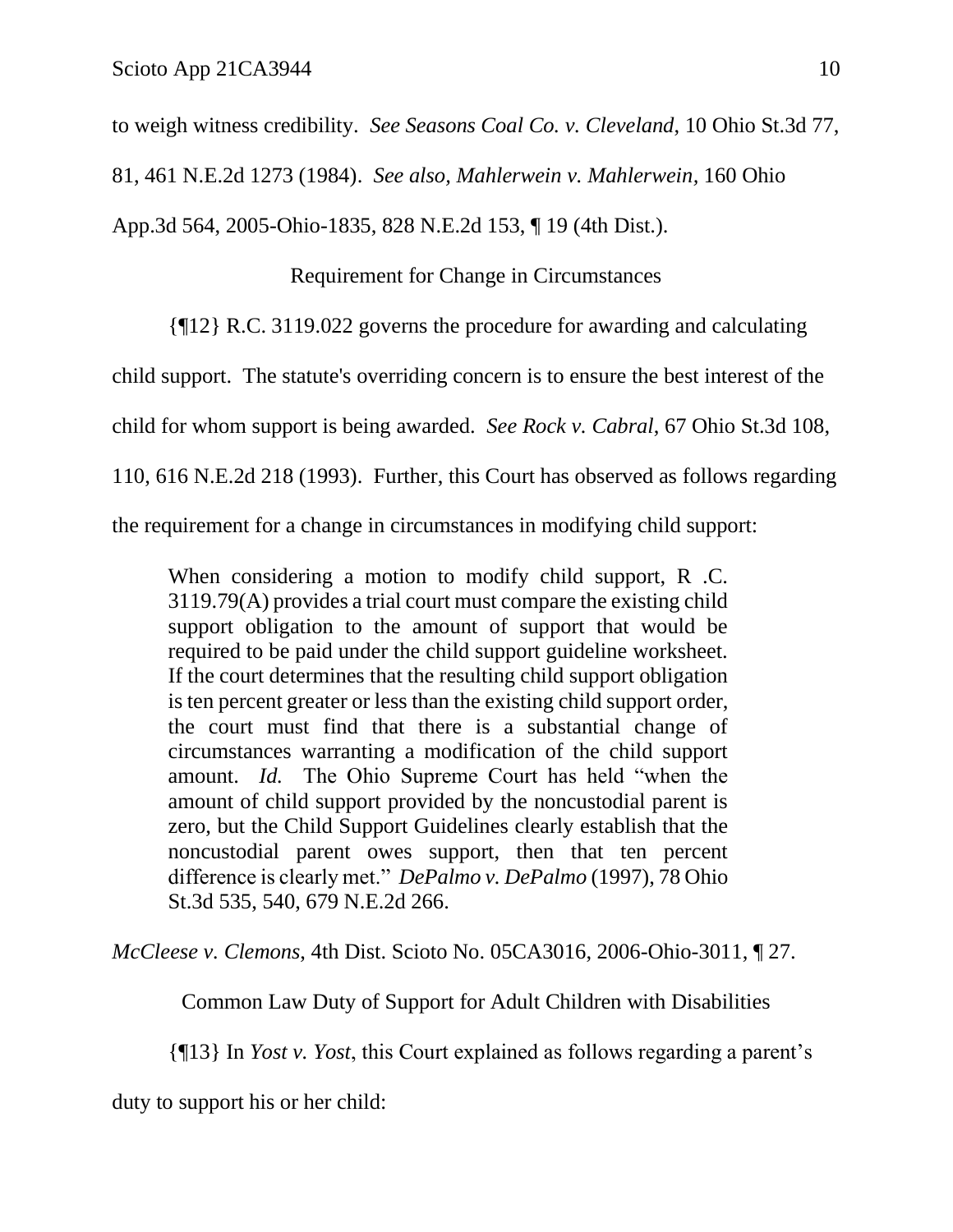In the absence of statutory authority, a parent's duty to support a child generally ends when the child reaches the age of majority. *Castle v. Castle* (1984), 15 Ohio St.3d 279, 282, 473 N.E.2d 803; *Sexton v. Conley*, Scioto App. No. 01CA2823, 2002-Ohio-6346, ¶ 13. However, in *Castle*, the Ohio Supreme Court created an exception to this general rule when it stated: "The common-law duty imposed on parents to support their minor children may be found by a court of domestic relations having jurisdiction of the matter, to continue beyond the age of majority if the children are unable to support themselves because of mental or physical disabilities which existed before attaining the age of majority." *Castle*, 15 Ohio St.3d 279, 473 N.E.2d 803, paragraph one of the syllabus. The Court also stated, "[i]n the case of mentally or physically disabled children there must exist a duty both morally and legally on parents to support and maintain such children." *Id.* at 283, 473 N.E.2d 803. Thus, in *Castle*, the Ohio Supreme Court created a common law duty for parents to continue supporting their mentally or physically handicapped children.

*Yost v. Yost*, 4th Dist. Scioto No. 02CA2852, 2003-Ohio-3754, ¶ 8.

{¶14} In reaching its decision in *Castle*, the Supreme Court of Ohio

reasoned as follows:

In *Davis v. Davis* (1954), 246 Iowa 262, 266, 67 N.W.2d 566, the Iowa Supreme Court stated: " \* \* \* [G]enerally at common law a parent's obligation to support his child ends when the latter becomes of age. But there is an important, widely recognized exception to this rule where the child because of weak body or mind is unable to care for itself upon attaining majority. The obligation to support such a child ceases only when the necessity for the support ceases." The reasoning of the Iowa Supreme Court is compelling. The duty of parents to provide for the maintenance of their children has been described by Blackstone as a "principle of [the] natural law," "an obligation \* \* \* laid on them not only by nature herself, but by their own proper act, in bringing them into the world: \* \* \* By begetting them, therefore, they have entered into a voluntary obligation to endeavor, as far as in them lies, that the life which they have bestowed shall be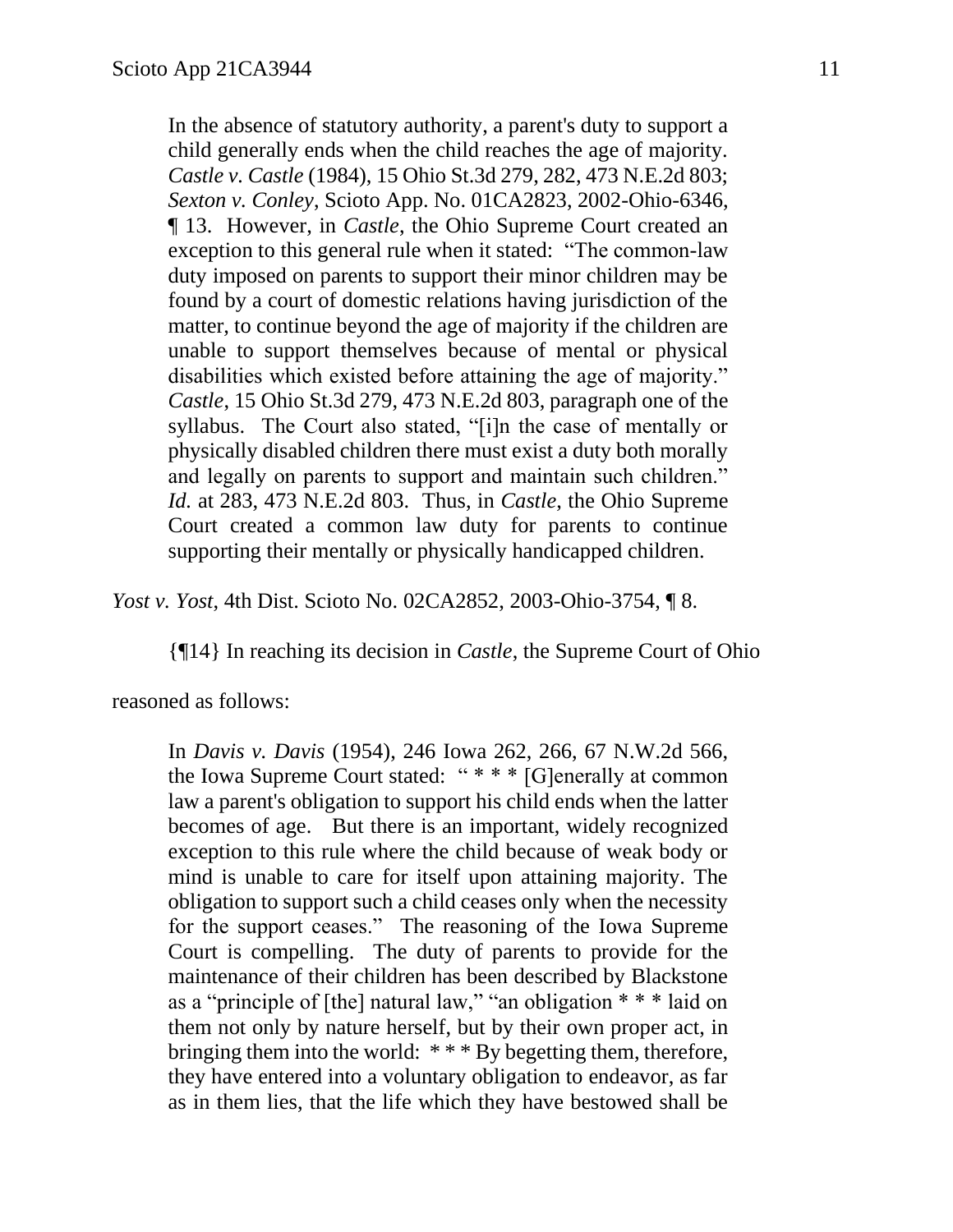supported and preserved." 1 Blackstone's Commentaries (Lewis Ed.1897) 419.

In 2 Kent's Commentaries on American Law (1884) 190, it is stated: "The wants and weaknesses of children render it necessary that some person maintains them, and the voice of nature has pointed out the parent as the most fit and proper person. The laws and customs of all nations have enforced this plain precept of universal law. \* \* \* The obligation on the part of the parent to maintain the child continues until the latter is in a condition to provide for its own maintenance \* \* \*."

#### *Castle* at 282-283.

{¶15} Such reasoning led the Court to conclude that "[i]n the case of mentally or physically disabled children there must exist a duty both morally and legally on parents to support and maintain such children." *Id.* at 283.

{¶16} In *Castle*, the parents were divorced in 1977 and a temporary child support order was issued for the parties' 14-year-old daughter. *Id*. at 279. The child was described as being "severely retarded, physically dependent and incapable of any gainful employment." *Id*. The child support obligation was discontinued by court order in 1977 when the child began receiving "Social Security income benefits." *Id*. The child's social security income was thereafter discontinued in 1979 and as a result, a change in circumstances was found and the trial court ordered that child support be restarted. *Id*. at 280. When the child turned 18 on May 11, 1981, the father discontinued the child support payments. *Id.* Then, on December 3, 1981, the father filed a motion requesting that the court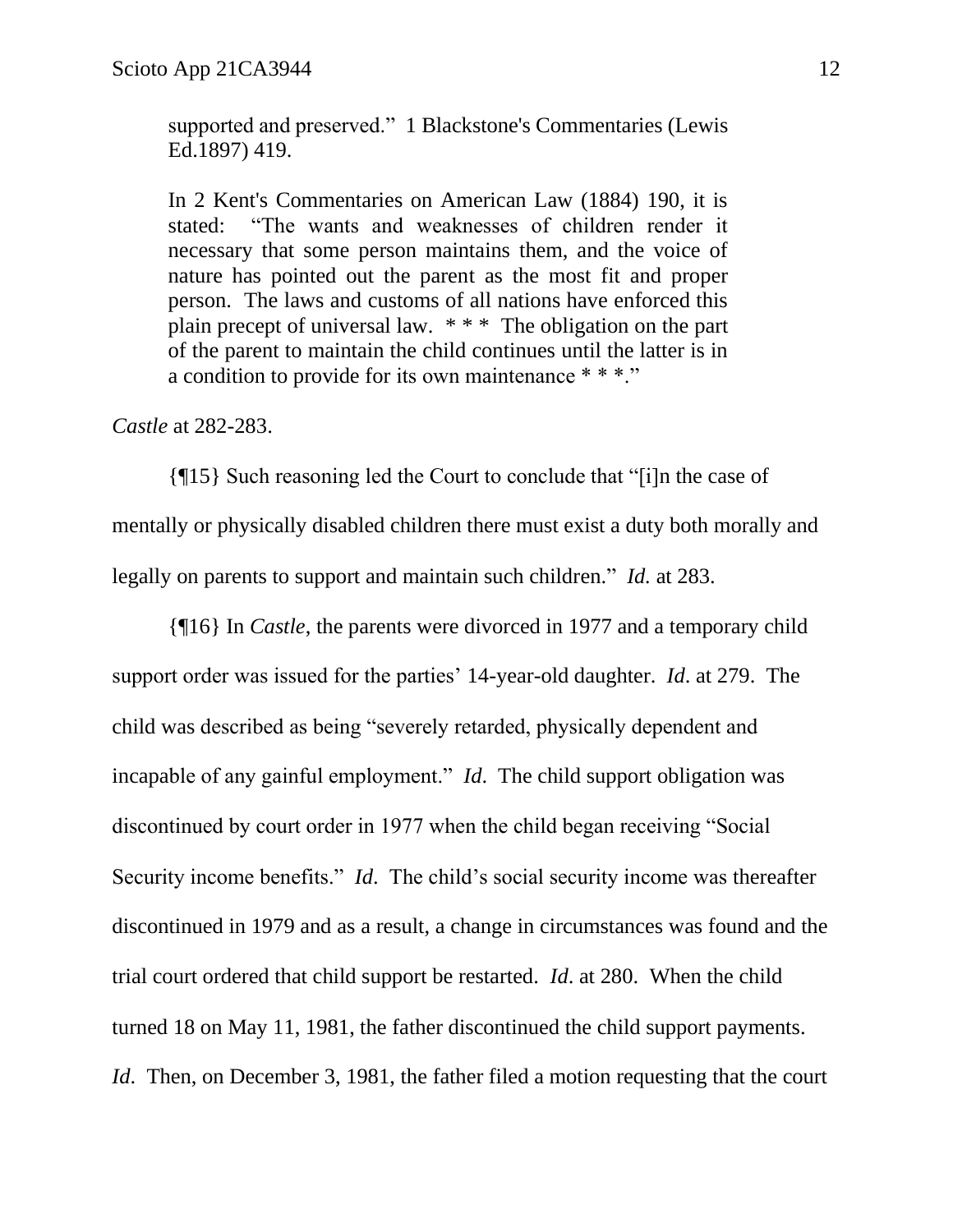terminate his child support obligation due to the fact that the child had "reached the statutory age of majority." *Id*. Despite the mother's opposition to the motion and evidence in the record indicating the child "will never be able to live by herself due to the special care she requires," the trial court granted the father's motion to terminate the child support. *Id*. On appeal, the decision was reversed in light of the appellate court's finding that there exists "a common-law duty for the continued support of mentally retarded children by their parents after the age of majority." *Id*. A conflict was certified to the Supreme Court of Ohio, which ultimately upheld the decision of the appellate court and expanded the common law duty to extend to not only mentally disabled children that had reached the age of majority, but also to physically disabled children, provided that the child's disability "existed before attaining the age of majority." *Id*. at paragraph one of the syllabus.

{¶17} To date, the Supreme Court of Ohio has not reversed its decision and in fact, as will be discussed more fully below, the legislature has since codified this parental duty of support. The holding in *Castle* has been upheld and applied repeatedly by courts throughout Ohio to overrule arguments that such child support orders either exceed the jurisdiction of domestic relations or juvenile courts, or that such orders are barred by a prior termination of an existing child support order, or that such orders are prevented from being issued to begin with if a child has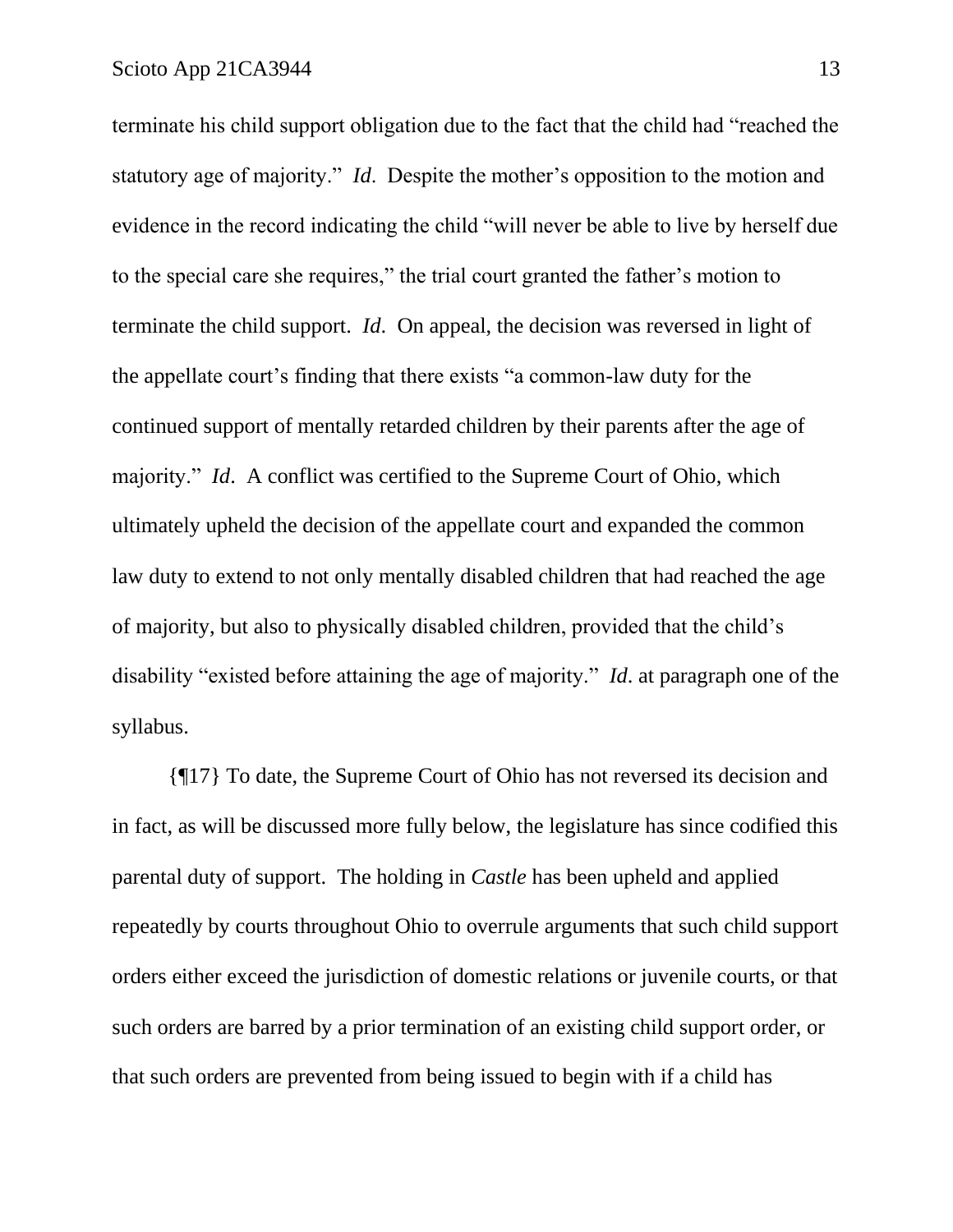already either emancipated age-wise, or reached the age of majority at the time a divorce is granted between the parents, or at the time an order is initially sought between non-married parents. *See Bailey v. O'Hare*, 2nd Dist. Montgomery No. 20622, 2006-Ohio-239 (upholding trial court's judgment vacating prior emancipation order for child who had reached the age of majority, had been emancipated by court order, but was found to be totally disabled as a result of neurological problems that resulted from an accident that occurred when the child was sixteen); *Wiczynski v. Wiczynski*, 6th Dist. Lucas No. L-05-1128, 2006-Ohio-867 (rejecting argument that the issues of the disabled child's custody and support were never within the jurisdiction of the domestic relations court because, at the time the parties filed for divorce, the child was already 18 years old, and applying the reasoning of *Castle* while noting that the current case involved the "attachment of jurisdiction" of the domestic relations court over the child, as opposed to the "continuing jurisdiction" of the domestic relations court, which was at issue in *Castle*); *In re Palcisco*, 11th Dist. Trumbull No. 2012-T-0031, 2012-Ohio-6134 (relying on *Castle* to reject argument that R.C. 3119.86(A) does not grant a domestic relations court whose jurisdiction has terminated pursuant to R.C. 3119.86(B) or (C) the ability to claim "power anew" on behalf of an "adult-aged child who is disabled"); *In re Edgell*, 11th Dist. Lake No. 2009-L-065, 2010-Ohio-6435 (relying on *Castle* to find trial court could exercise jurisdiction over disabled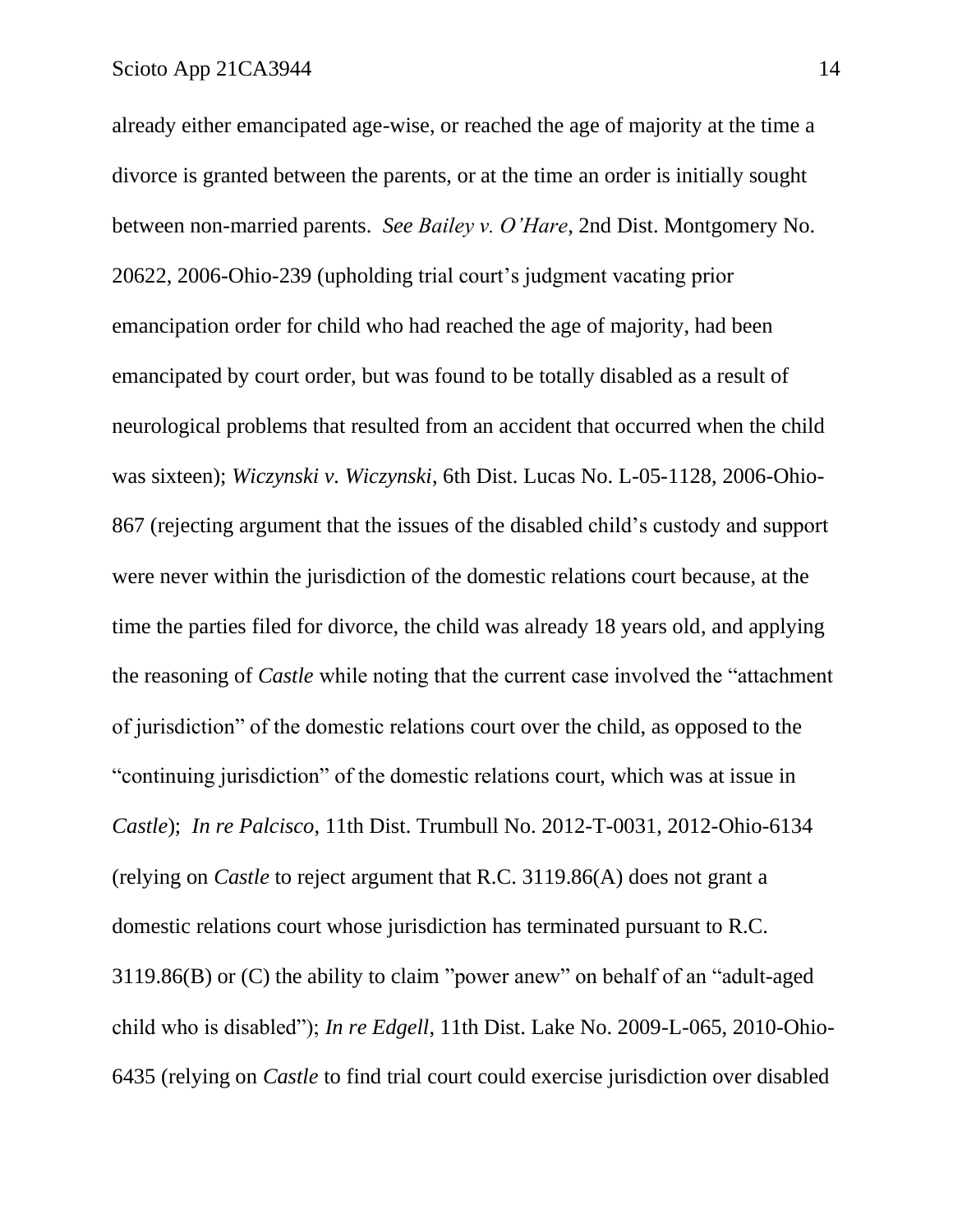adult child despite lack of a prior order during the child's minority, but noting that the father had agreed to be financially responsible for the child prior to the dissolution decree and did not dispute that the child had suffered from a mental disability since age three and would never be self-supporting); *Donohoo v. Donohoo*, 12th Dist. Clermont Nos. CA2011-11-080 and CA2011-11-081, 2012- Ohio-4105 (rejecting argument that the trial court erred in exercising jurisdiction over adult child who was deemed disabled but who was not found incapable of self-support prior to attaining the age of majority). *But see, Geygan v. Geygan*, 2012-Ohio-1965, 973 N.E.2d 276 (10th Dist.) (finding trial court lacked jurisdiction to award custody and order child support for child that had physical and developmental disabilities since birth, reasoning that neither *Castle* nor R.C. 3119.86 applied where the child was over the age of eighteen at the time of the parents' divorce) (declined to be followed by *In re Palcisco* and *Donohoo v. Donohoo, supra*, and *C.S. v. R.S.*, 2021-Ohio-3581, 179 N.E.3d 222 (5th Dist.).

#### Enactment of R.C. 3119.86

{¶18} On March 22, 2001, the Ohio Legislature essentially codified the holding of *Castle v. Castle* when it enacted R.C. 3119.86, which is entitled "Circumstances requiring duty of support beyond a child's eighteenth birthday." *Yost v. Yost, supra, at*  $\P$  10. R.C. 3119.86 provides in pertinent part as follows:

(A) Notwithstanding section 3109.01 of the Revised Code, both of the following apply: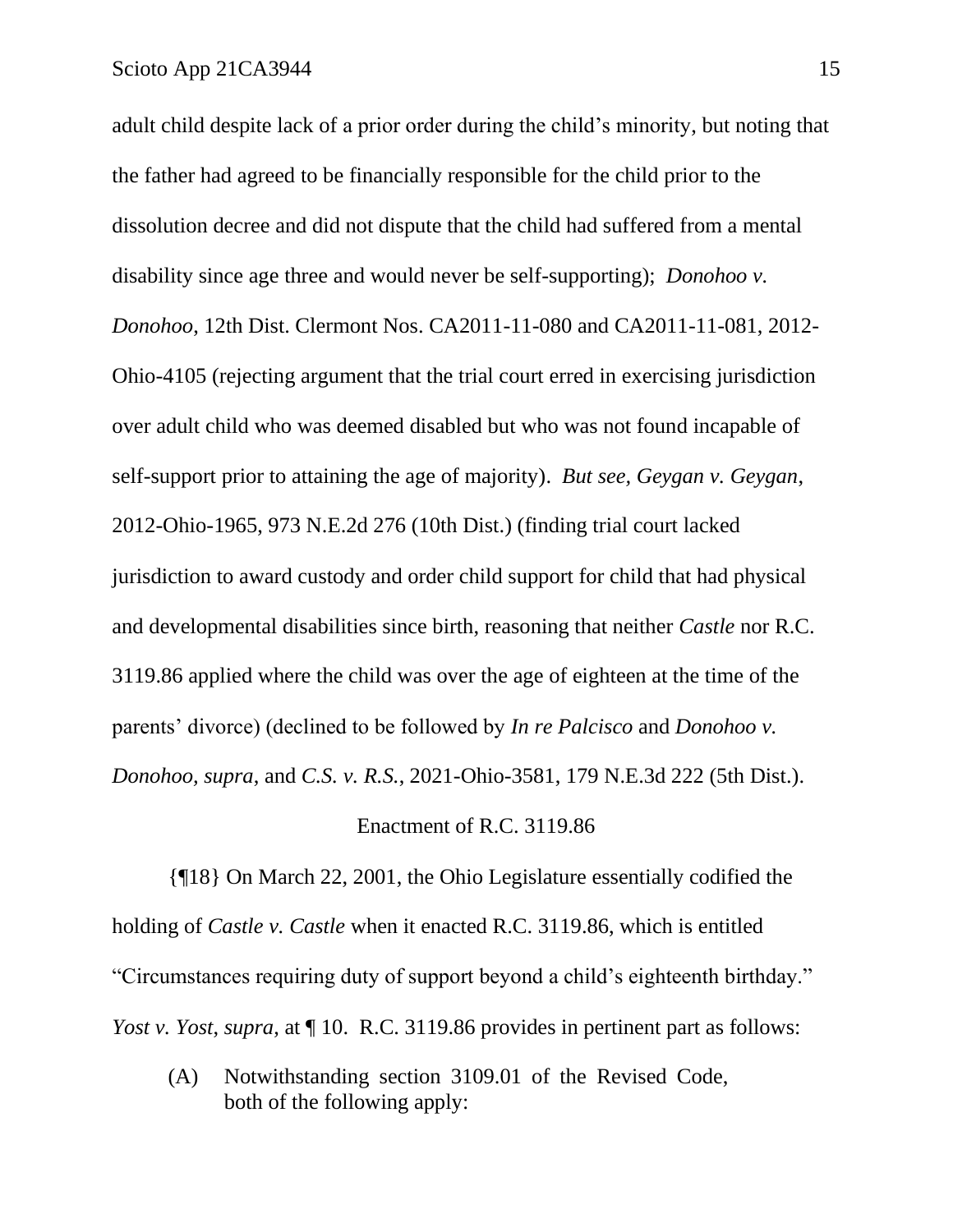- (1) The duty of support to a child imposed pursuant to a court child support order shall continue beyond the child's eighteenth birthday only under the following circumstances:
- (a) The child is mentally or physically disabled and is incapable of supporting or maintaining himself or herself.

Both *Castle v. Castle* and R.C. 3119.86 were controlling law at the time the parties herein were initially divorced and thus are without question applicable to the case presently before us.

## Legal Analysis

{¶19} Here, as set forth above, it was alleged by Appellee below and found by the trial court that the child at issue, who is nearly 25 years old at this point, is disabled by virtue of the fact that he has cerebral palsy and has been so disabled since he was a minor. The trial court further found that, contrary to the prior agreement of the parties, the child never emancipated and will never emancipate, and thus Appellant has a continuing duty to support the child for the duration of the child's life. On appeal, Appellant does not dispute that parents have a duty to support their disabled adult children under both statutory and common law in the State of Ohio. However, Appellant argues that in this particular case his child's right to support was terminated upon his "emancipation," which was his 19th birthday, by agreement of the parties and that Appellee's subsequently-filed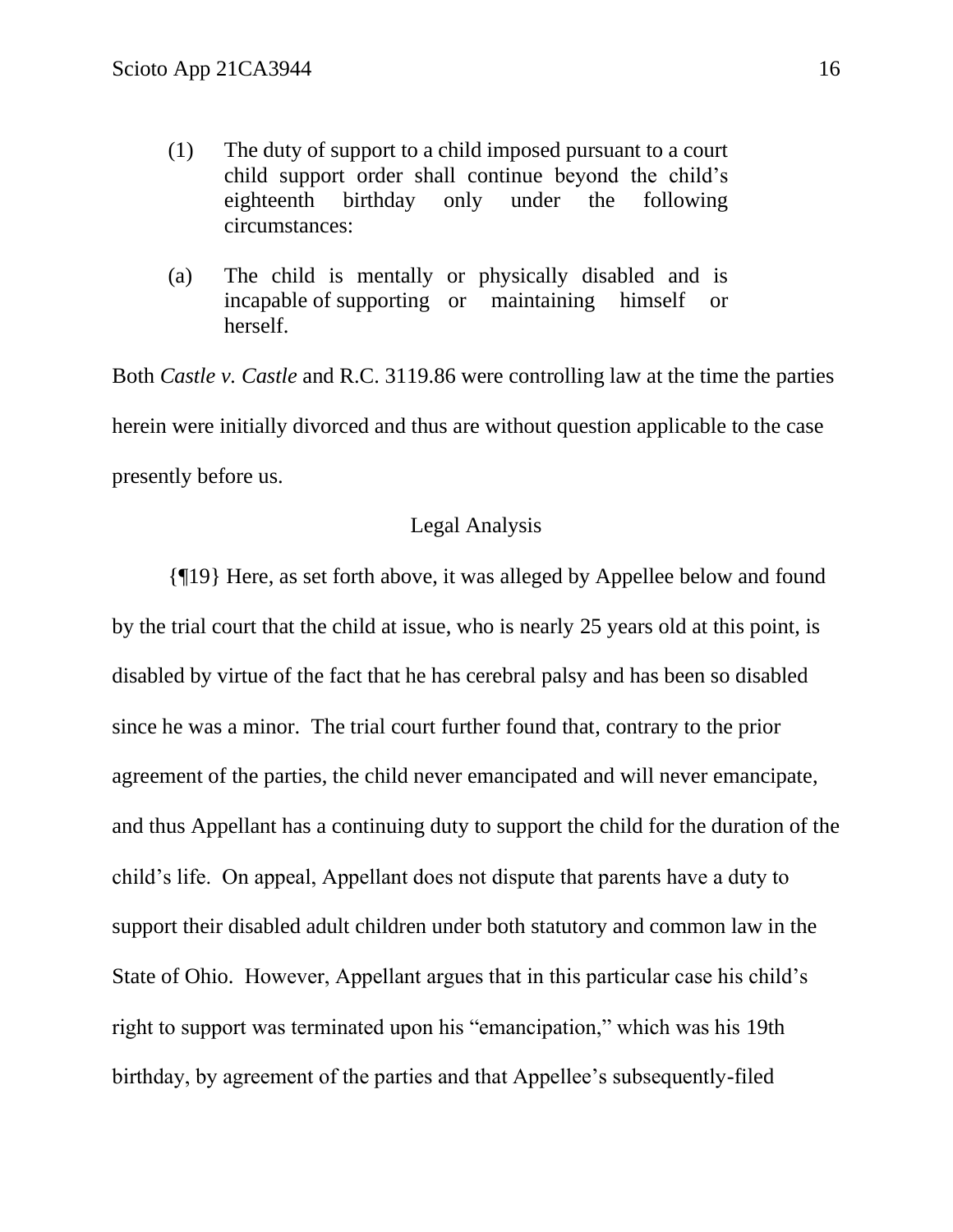motion for modification of child support actually constituted a motion to reinstate the previously-terminated support order. Appellant further argues that the motion was barred by the doctrine of res judicata and that the trial court erred in failing to apply the doctrine and instead ordering that he resume paying child support for the lifetime of his son. More specifically, he contends that the doctrine should have been applied to prevent the "reimposition" of the child support obligation that the court in this case had previously terminated. In support of his arguments, Appellant references the fact that this Court recently applied the doctrine of res judicata in a case involving an issue relating to parentage, and further argues that the doctrine may be applied in child support proceedings. *See Matter of K.M.C.*, 2021-Ohio-1612, 172 N.E.3d 439 (4th Dist.) and *Petralia v. Petralia*, 11th Dist. Lake No. 2002-L-047, 2003-Ohio-3867.

{¶20} According to the doctrine of res judicata, "a valid, final judgment rendered upon the merits bars all subsequent actions based upon any claim arising out of the transaction or occurrence that was the subject matter of the previous action." *Grava v. Parkman Twp.*, 73 Ohio St.3d 379, 382, 653 N.E.2d 226 (1995). This Court has noted as follows regarding the elements of the doctrine of res judicata:

" ' "The party asserting res judicata must show the following four elements: (1) there was a prior valid judgment on the merits; (2) the second action involved the same parties as the first action; (3) the present action raises claims that were or could have been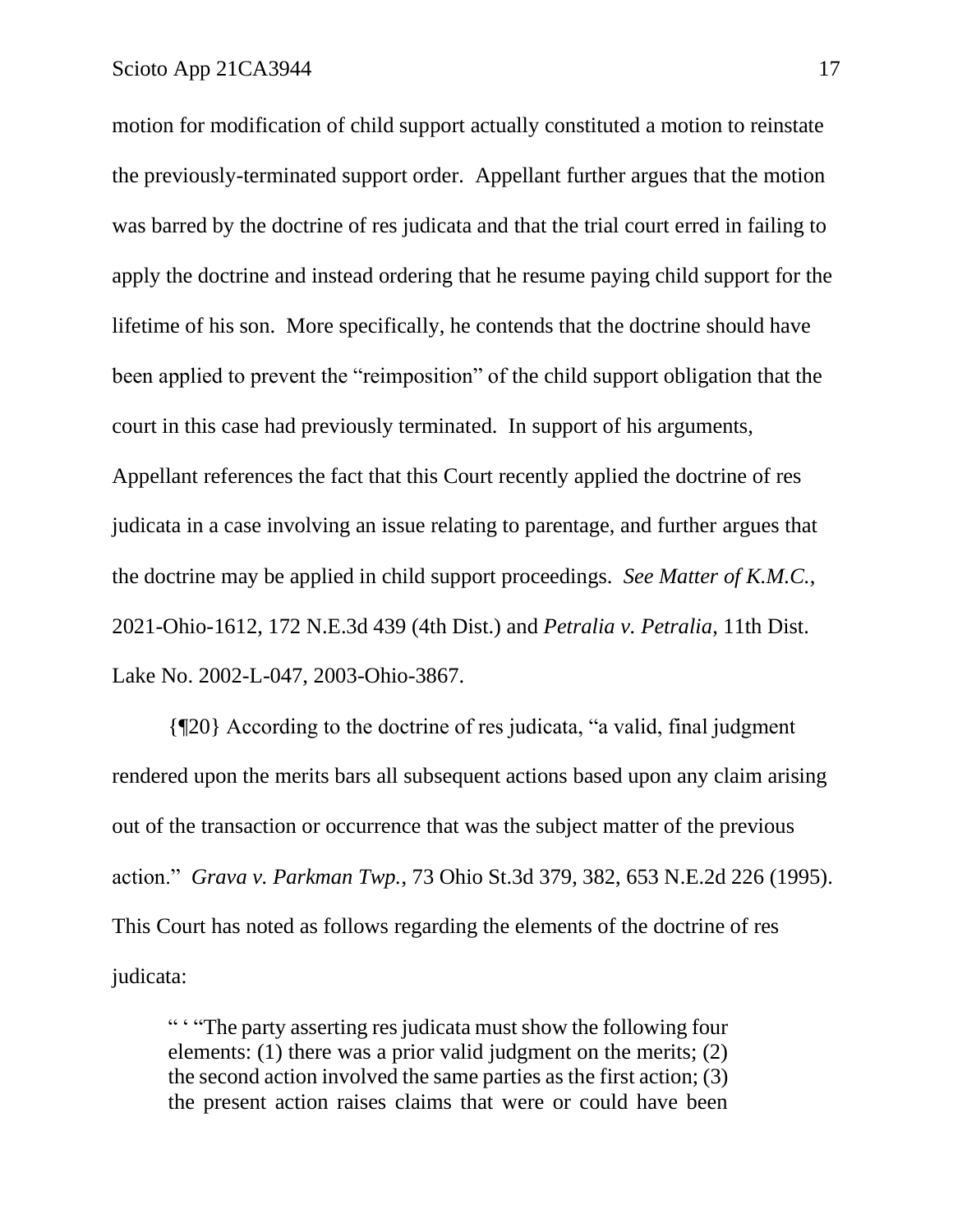litigated in the prior action; and (4) both actions arise out of the same transaction or occurrence." "

*Ross Cty. Bd. of Commrs. v. Roop*, 4th Dist. Ross No. 13CA3369, 2013-Ohio-

5926, ¶ 13, quoting *Cruse v. Finley*, 4th Dist. Lawrence No. 12CA2, 2012-Ohio-

5465, ¶ 14, quoting *PNC Bank v. Richards*, 10th Dist. Franklin No. 11AP-275,

2012-Ohio-1610, ¶ 10, in turn quoting Reasoner v. Columbus, 10th Dist. Franklin

No. 04AP-800, 2005-Ohio-468, ¶ 5.

{¶21} As set forth by Appellant, the application of the doctrine of res

judicata was recently considered by this Court in *Matter of K.M.C.*, *supra*, where

we noted as follows:

"In Ohio, res judicata encompasses both estoppel by judgment and collateral estoppel. *State ex rel. Kirby v. S.G. Loewendick & Sons, Inc.*, 64 Ohio St.3d 433, 437, 596 N.E.2d 460, 463 (1992). Estoppel by judgment prevents a party from relitigating the same cause of action after a final judgment has been rendered on the merits as to that party. *Krahn v. Kinney*, 43 Ohio St.3d 103, 107, 538 N.E.2d 1058, 1062 (1989). Collateral estoppel prevents parties or their privies from relitigating facts and issues in a subsequent suit that were fully litigated in a previous suit. *Thompson v. Wing*, 70 Ohio St.3d 176, 183, 637 N.E.2d 917, 923  $(1994)$ ."

*Matter of K.M.C.* at ¶ 18, quoting *Phillips v. Rayburn*, 113 Ohio App. 3d 374, 680

N.E.2d 1279 (4th Dist.1996).

{¶22} "The applicability of res judicata is a question of law that is subject to

de novo review." *Ross Cty. Bd. of Commrs.*, *supra*, at ¶ 14, citing *Althof v. State*,

4th Dist. Gallia No. 04CA16, 2006-Ohio-502, ¶ 13. Despite the de novo standard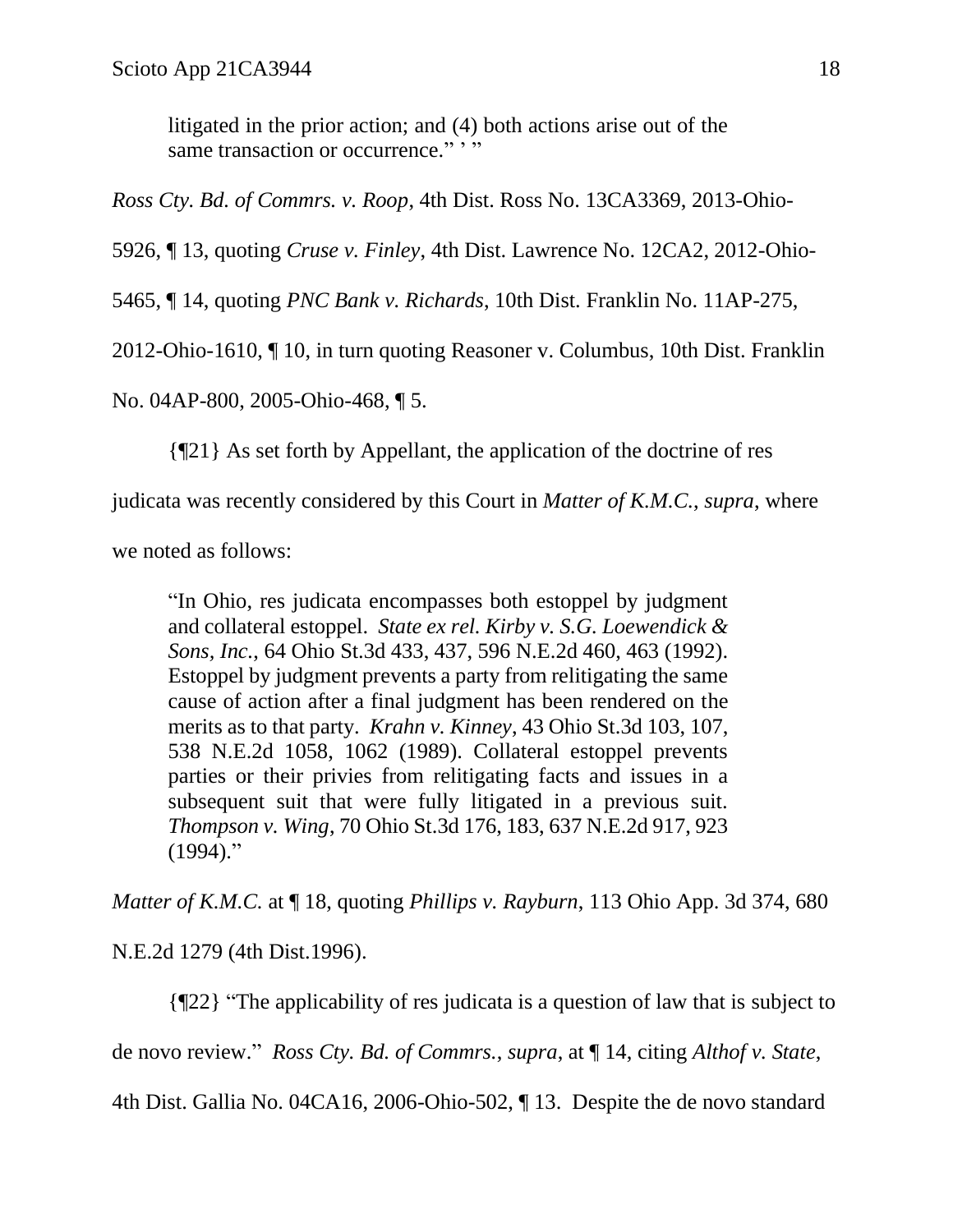of review, we are mindful that "the application of the principles of res judicata and collateral estoppel is not mandatory in every case." *Smith v. Ohio Edison Co.*, 2015-Ohio-4540, 46 N.E.3d 1103, ¶ 9, citing *Castorr v. Brundage*, 674 F.2d 531, 536 (6th Cir.1982). As pointed out in *Smith*, "[t]he Ohio Supreme Court has recognized 'that res judicata is not a shield to protect the blameworthy.' " *Smith* at ¶ 9, quoting *Davis v. Wal-Mart Stores, Inc.*, 93 Ohio St.3d 488, 491, 756 N.E.2d 657 (2001).

{¶23} As argued by Appellant, this Court recently applied the doctrine of res judicata to paternity proceedings, relying on precedent from the Supreme Court of Ohio:

"The doctrine of res judicata can be invoked to give conclusive effect to a determination of parentage contained in a dissolution decree or a legitimation order, thereby barring a subsequent paternity action brought pursuant to R.C. Chapter 3111."

*Matter of K.M.C.* at ¶ 18, quoting *In re Gilbraith*, 32 Ohio St.3d 127, 512 N.E.2d 956, syllabus (1987).

{¶24} The Supreme Court of Ohio, however, has made no such explicit pronouncement with respect to the applicability of the doctrine of res judicata to a parent's motion to modify a child support order, or in this case reinstate a child support order, for a disabled adult child that was filed subsequent to a prior agreement between the parents that provided for a specified date that the child support obligation would end.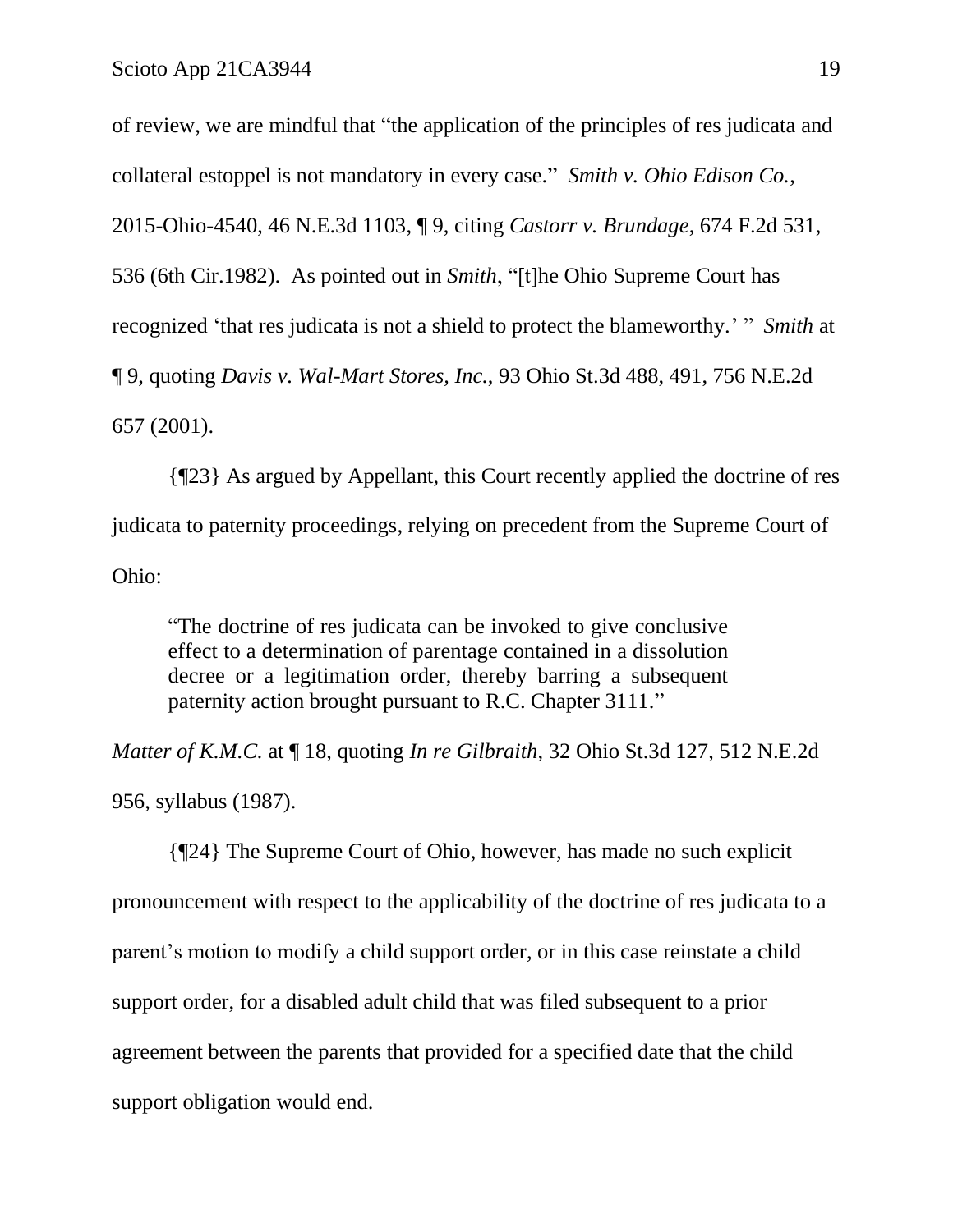{¶25} Further, we are mindful that the Supreme Court of Ohio has explained that:

"The main legal thread which runs throughout the determination of the applicability of res judicata, inclusive of the adjunct principle of collateral estoppel, is the necessity of a fair opportunity to fully litigate and to be 'heard' in the due process sense."

*Broz v. Winland*, 68 Ohio St.3d 521, 523, 629 N.E.2d 395 (1994), quoting *Goodson v. McDonough Power Equip., Inc.*, 2 Ohio St.3d 193, 200-201, 443 N.E.2d 978, 985 (1983). *See also, Phillips, supra*, at 380 and *Matter of K.M.C., supra*, at ¶ 20.

{¶26} While it is true that the *Petralia* court applied the doctrine of res judicata in a child support modification case to prevent the relitigation of the issue of whether the father was voluntarily underemployed, *Petralia* has since received some negative criticism, particularly by the Fifth District Court of Appeals. For instance, in *Kiehborth v. Kiehborth*, 169 Ohio App.3d 308, 2006-Ohio-5529, 862 N.E.2d 863, ¶ 15 (5th Dist. 2006), the court conceded that the facts before it were procedurally distinguishable from those of *Petralia*, but it further reasoned as follows in rejecting an argument that res judicata should be applied:

\* \* \* moreover, because a domestic-relations court has continuing jurisdiction over matters of child support (*see, e.g., Banks v. Banks*, Montgomery App. No. 19873, 2003-Ohio-5845, 2003 WL 22462030, ¶ 27), we conclude that the rationale of *Petralia* should be applied with the strictest of caution in order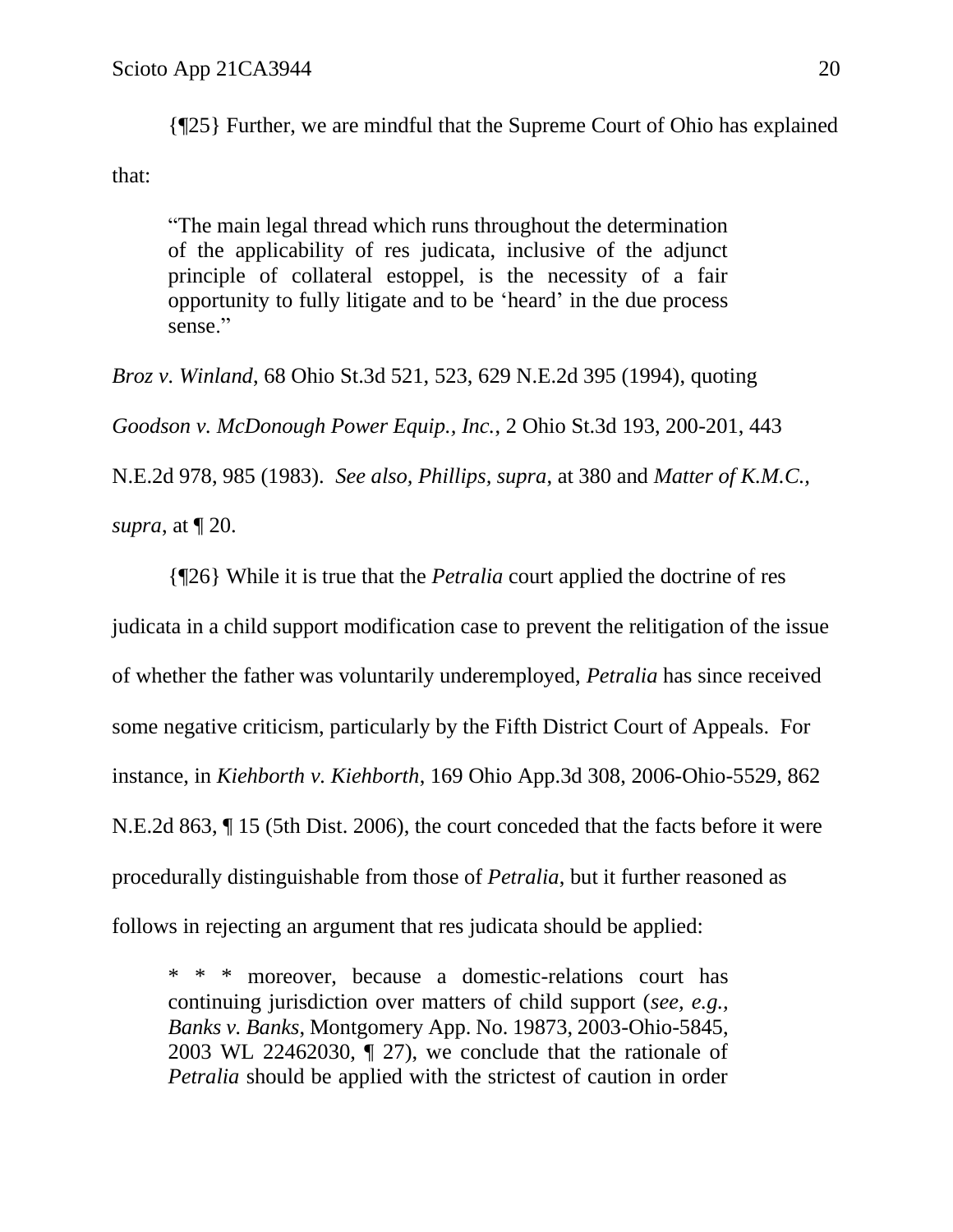to prevent a chilling effect on Ohio's legal mechanisms for periodic adjustments to child-support orders.

{¶27} Other courts have been critical of the application of the doctrine of res judicata in child support proceedings as well. *See Valley v. Armstrong*, 7th Dist. Mahoning No. 96-CA-195, 1999 WL 803561, \*4 (relying on *Castle v. Castle* to reject an argument that the doctrine of res judicata divested the trial court of authority to review and subsequently change its prior judgment that reinstated child support for an adult disabled child when the underlying judgment was based, at least in part, on the trial court's opinion "that contract law should apply to any agreement by the parties to continue paying child support beyond [the date in question]"). *See also C.S. v. R.S.*, *supra*, at ¶ 15, 21 (refusing to apply the doctrine of res judicata to bar introduction of evidence regarding the corrected birthdate of a child who had been disabled since birth in a case involving a motion for modification of parental rights and responsibilities, albeit involving custody, not child support).

{¶28} Further, the Sixth District Court of Appeals recently opined as follows regarding the application of the doctrine of res judicata in a child support proceeding:

"The application of principles of res judicata \* \* \* is not mandatory in every case." *Smith v. Ohio Edison Co.*, 11th Dist. Trumbull No. 2014-T-0093, 2015-Ohio-4540, ¶ 9 (citations omitted). " 'The doctrine may be said to adhere in legal systems as a rule of justice. Hence the position has been taken that the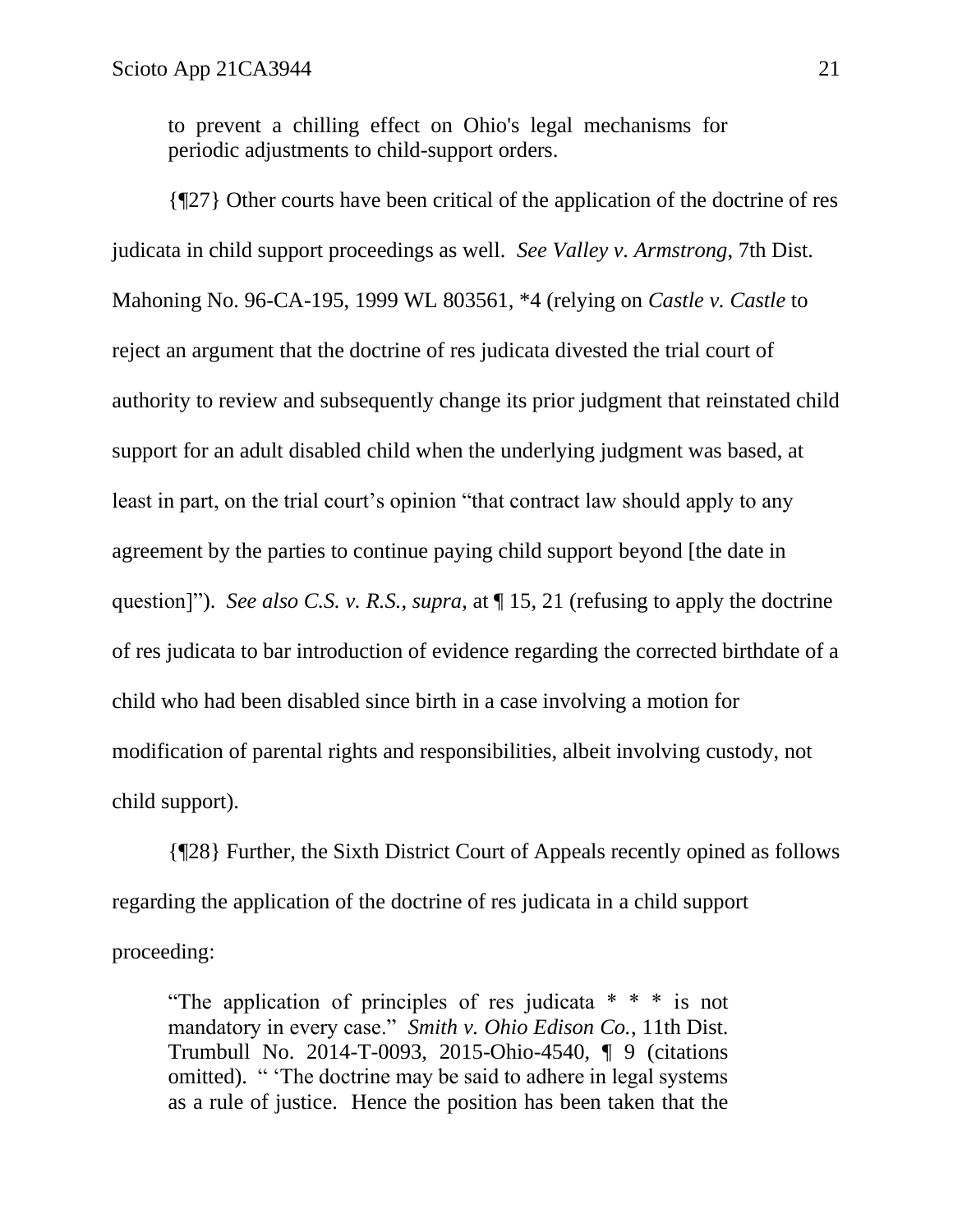doctrine of res judicata is to be applied in particular situations as fairness and justice require, and that it is not to be applied so rigidly as to defeat the ends of justice or so as to work an injustice.' " *Id.*, quoting *Davis v. Wal-Mart Stores, Inc*., 93 Ohio St.3d 488, 491, 756 N.E.2d 657 (2001). With respect to child support, where domestic relations courts have continuing jurisdiction, "res judicata should be applied with the 'strictest of caution in order to prevent a chilling effect on Ohio's legal mechanisms for periodic adjustments to child-support orders.' " *McNabb v. McNabb*, 12th Dist. Warren Nos. CA2012-06-056, CA2012-06-057, 2013-Ohio-2158, ¶ 22, quoting *Kiehborth v. Kiehborth*, 169 Ohio App.3d 308, 2006-Ohio-5529, ¶ 15 (5th Dist.).

*Peterson v. Johnson*, 6th Dist. Erie No. E-20-009, 2021-Ohio-3852, ¶ 28.

The *Peterson* court did not involve the added element of an adult child, allegedly disabled since minority. Nevertheless, in the view of the Sixth District, the application of the doctrine of res judicata is discretionary in a child support matter.

{¶29} Based upon the foregoing, we conclude that any application of the doctrine of res judicata to the facts presently before us should indeed be applied with the strictest of caution, considering the continuing jurisdiction of domestic relations courts over issues related to child support generally, as well as the public policy considerations that apply to the parental duty of support to disabled adult children. These public policy concerns very much exist in the present case. We further conclude that the application of the doctrine in the present case would not further the ends of fairness and justice, but would rather defeat the ends of justice and would potentially work an injustice to the child at issue. Thus, in light of the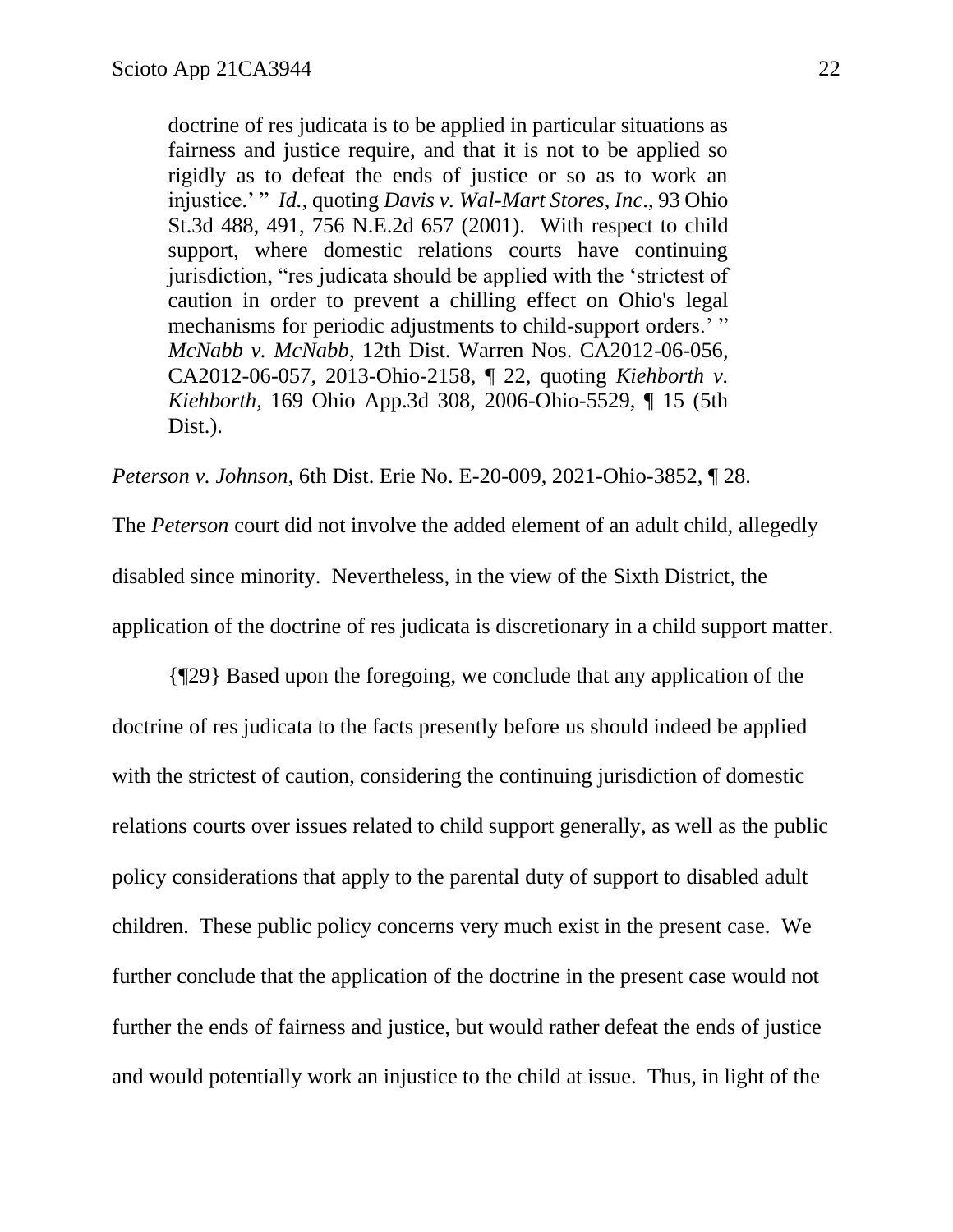fact there is no controlling authority stating that the doctrine of res judicata is clearly applicable or that it must be applied to the issues presently before us, coupled with the countervailing caselaw and statutory authority which clearly indicate a strong public policy in favor of enforcing the duty of parents to support their adult children that have been disabled since minority and are unable to maintain or support themselves, we cannot find that the trial court legally erred in declining to apply the doctrine of res judicata to preclude Appellee's motion for modification of child support.

{¶30} Our decision is further guided by the rationale espoused by the Supreme Court of Ohio in *Broz*, which states that "the main legal thread" running throughout the determination of the applicability of res judicata is the necessity of having a fair opportunity to fully litigate and to be heard in the due process sense. *See Broz, supra*, at  $\sqrt{ }$  523. A review of the record before us indicates that Appellee never actually had a fair opportunity to be heard on the issue of whether or not Appellant had a continuing duty to support their son beyond the age of majority prior to the agreement reached between the parties in 2016. Thus, we find that the application of the doctrine of res judicata in the matter would not only work an injustice, it would violate public policy.

{¶31} Here, the record indicates that before filing the most recent motion that essentially sought to reinstate Appellant's child support obligation, Appellee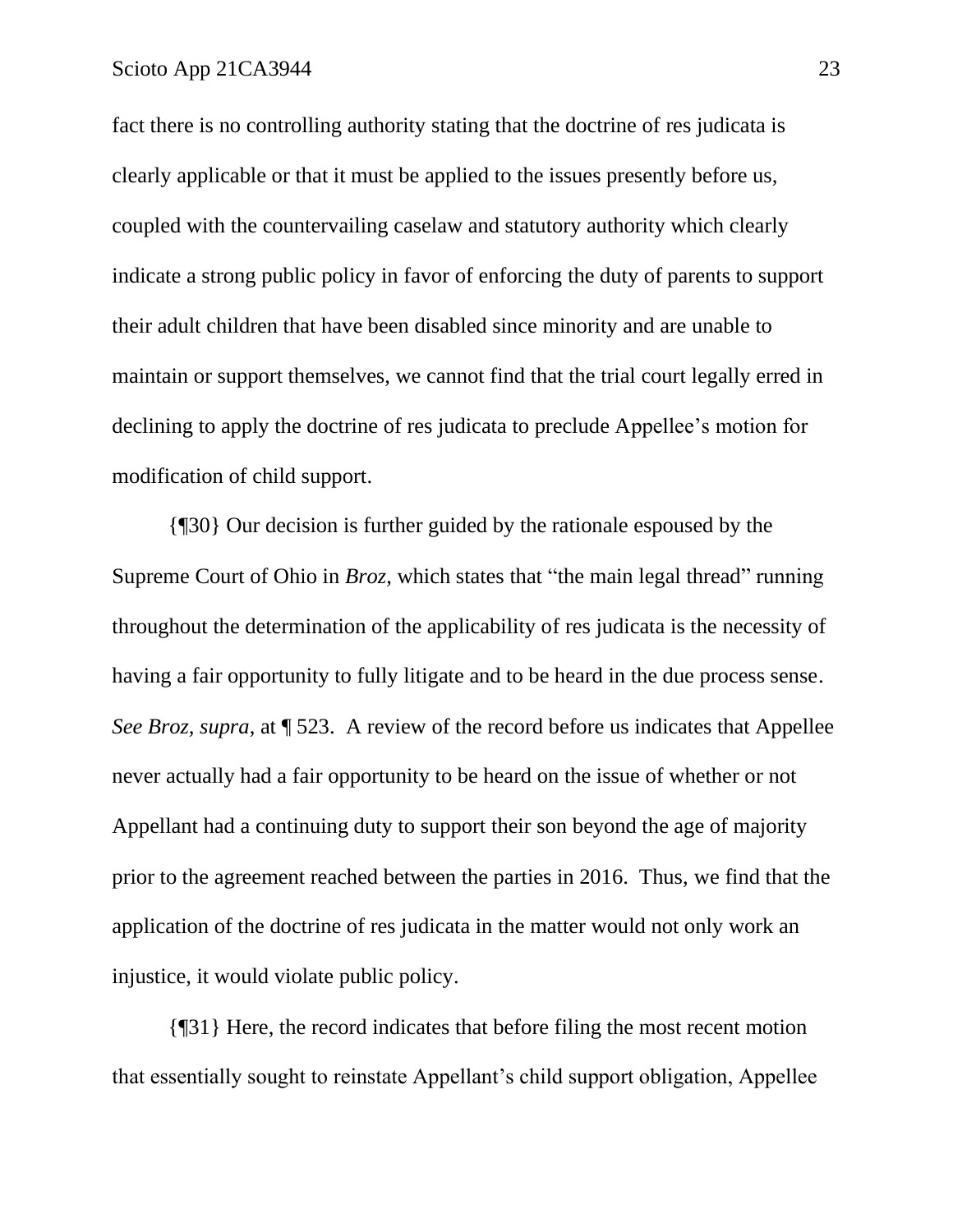filed a previous motion to modify child support in 2016 which alleged the child at issue was disabled. That is the motion which ultimately led to the parties' prior agreement that child support would end upon "emancipation," which was the child's 19th birthday. Prior to reaching the agreement that settled the 2016 motion, the following exchange took place on the record between Appellant, Appellee, Appellee's counsel and the domestic relations magistrate:

| MR. CLAY, II: | Braxton's actually going on 19.                                                                      |
|---------------|------------------------------------------------------------------------------------------------------|
| MR. MEARAN:   | He's disabled?                                                                                       |
| MR. CLAY, II: | Uh yes, I know that.                                                                                 |
| MR. MEARAN:   | Well I'm, I'm just, is he in school?                                                                 |
| MR. CLAY, II: | He has home schooling at his mother's house.                                                         |
| MR. MEARAN:   | Okay, so he's 18,                                                                                    |
| MR. CLAY, II: | Yes.                                                                                                 |
| MR. MEARAN:   | And still in school?                                                                                 |
| MR. CLAY, II: | Yes.                                                                                                 |
| MR. MEARAN:   | You understand that if that's the case, there<br>may be an obligation to continue to support<br>him? |
| MR. CLAY, II: | I do understand that.                                                                                |
|               | * * *                                                                                                |
| MR. MEARAN:   | I, I have a question. We know that the child<br>is 18 years old and normally a child 18, there       |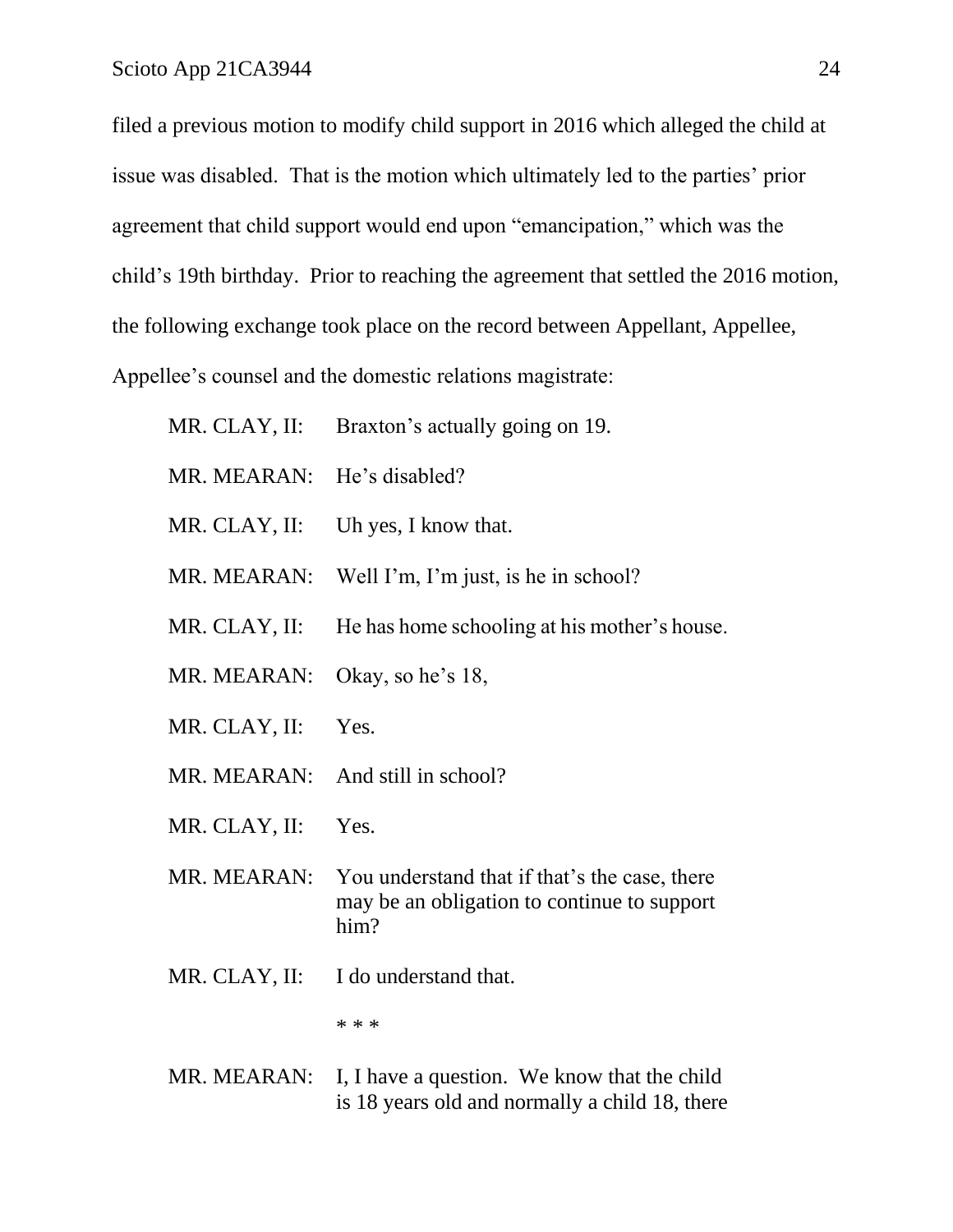|               | comes a time when your obligation to support<br>the child terminates. However, if the child is<br>18 and still in school, the obligation would<br>extend until age 19.                                   |
|---------------|----------------------------------------------------------------------------------------------------------------------------------------------------------------------------------------------------------|
| MR. CLAY, II: | Yes.                                                                                                                                                                                                     |
| MR. MEARAN:   | Now the question I have is, there's a, and<br>we'd have to show the proof but if in fact the<br>child is 19 and totally disabled, is that, does<br>that obligation, I haven't had one of those<br>where, |
| THE COURT:    | I, I'm unware [sic] of any obligation for child<br>support. Now if you find case law to say that<br>but I'm unaware,                                                                                     |
| MR. MEARAN:   | I, I'm talking about statutory.                                                                                                                                                                          |
| THE COURT:    | Right.                                                                                                                                                                                                   |
| MR. MEARAN:   | So once the child is,                                                                                                                                                                                    |
| THE COURT:    | 18 or if the child is still in school, 19 or<br>graduates from high school.                                                                                                                              |
| MR. CLAY, II: | Right.                                                                                                                                                                                                   |
|               | THE COURT: Whichever comes first.                                                                                                                                                                        |
|               | MR. MEARAN: And how old is the child now?                                                                                                                                                                |
| MRS. CLAY:    | He's $18$ .                                                                                                                                                                                              |
| MR. MEARAN:   | When will he be 19?                                                                                                                                                                                      |
| MRS. CLAY:    | July the 2nd.                                                                                                                                                                                            |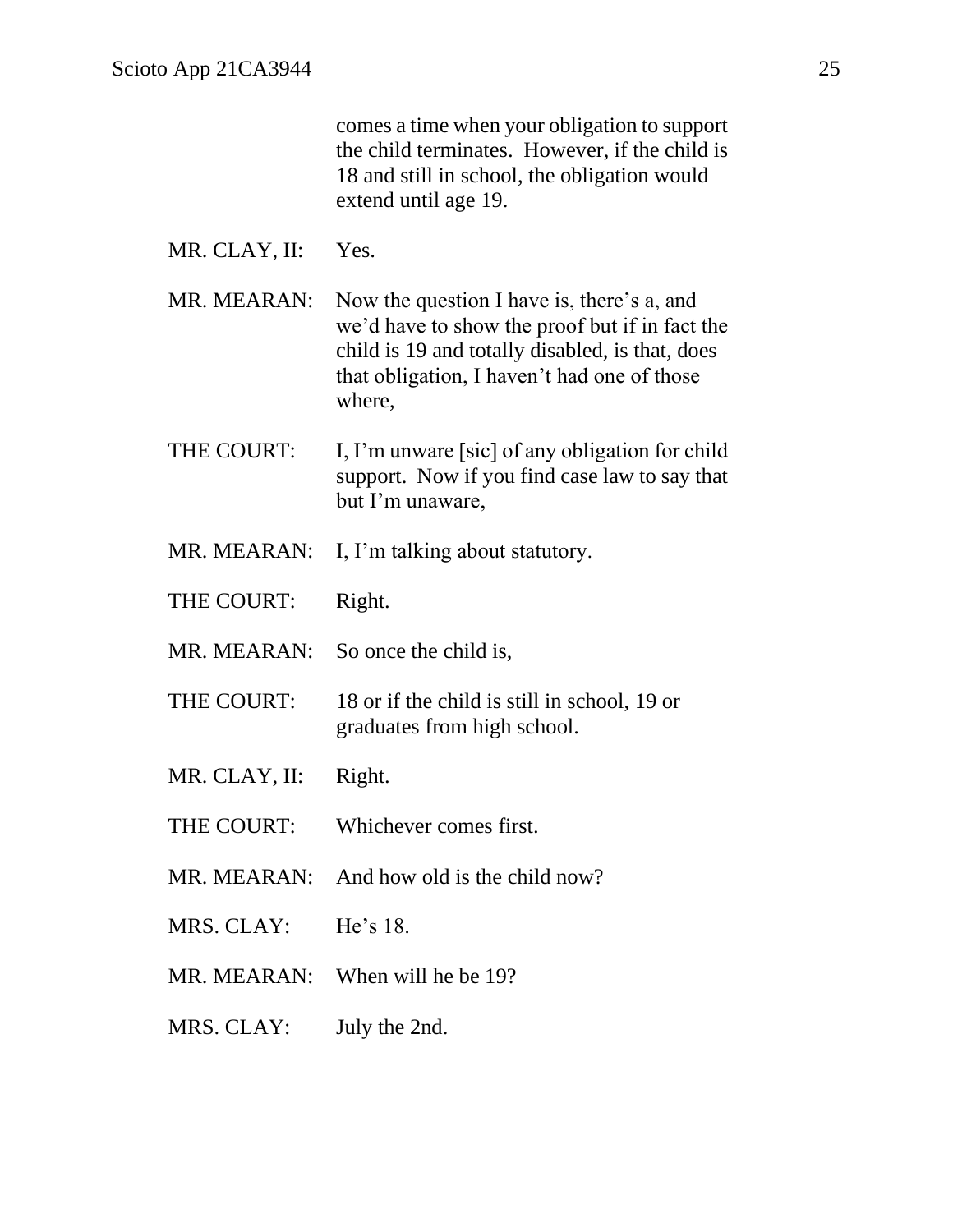| THE COURT:    | Okay so it would be July 2nd or if he<br>graduates from school from whatever school<br>he's in, if it's a home school.                                                                                                                                                           |
|---------------|----------------------------------------------------------------------------------------------------------------------------------------------------------------------------------------------------------------------------------------------------------------------------------|
| MR. MEARAN:   | So what happens,                                                                                                                                                                                                                                                                 |
| MR. CLAY, II: | You're talking like two $(2)$ to three $(3)$<br>months then possibly.                                                                                                                                                                                                            |
| MR. MEARAN:   | Yeah, once the child becomes,                                                                                                                                                                                                                                                    |
| THE COURT:    | In essence emancipated.                                                                                                                                                                                                                                                          |
|               | * * *                                                                                                                                                                                                                                                                            |
| MR. CLAY, II: | I know it's different and ain't got nothing to<br>do with it now but, if I paid one sum and I say<br>I agree to be done with this and then<br>you're gonna come back say [sic] well he's<br>19 and disabled now I'm gonna try to file<br>another motion, you're gonna pay again. |
| MR. MEARAN:   | Well I don't know of any law that,                                                                                                                                                                                                                                               |
| MR. CLAY, II: | That's what you're getting at.                                                                                                                                                                                                                                                   |
| THE COURT:    | No I, what I'm saying is I'm unaware of any<br>statutory [sic] that I would have to continue<br>you to pay child support once the child is over<br>19 years old.                                                                                                                 |
| MR. CLAY, II: | Or graduated you said?                                                                                                                                                                                                                                                           |
| THE COURT:    | Right.                                                                                                                                                                                                                                                                           |
| MR. CLAY, II: | See I mean if I knew it was that easy, I'd pay<br>it right now and be done if I knew she wasn't<br>gonna take me to court say [sic] now my<br>son's disabled, I want you to continue to pay<br>because he's disabled.                                                            |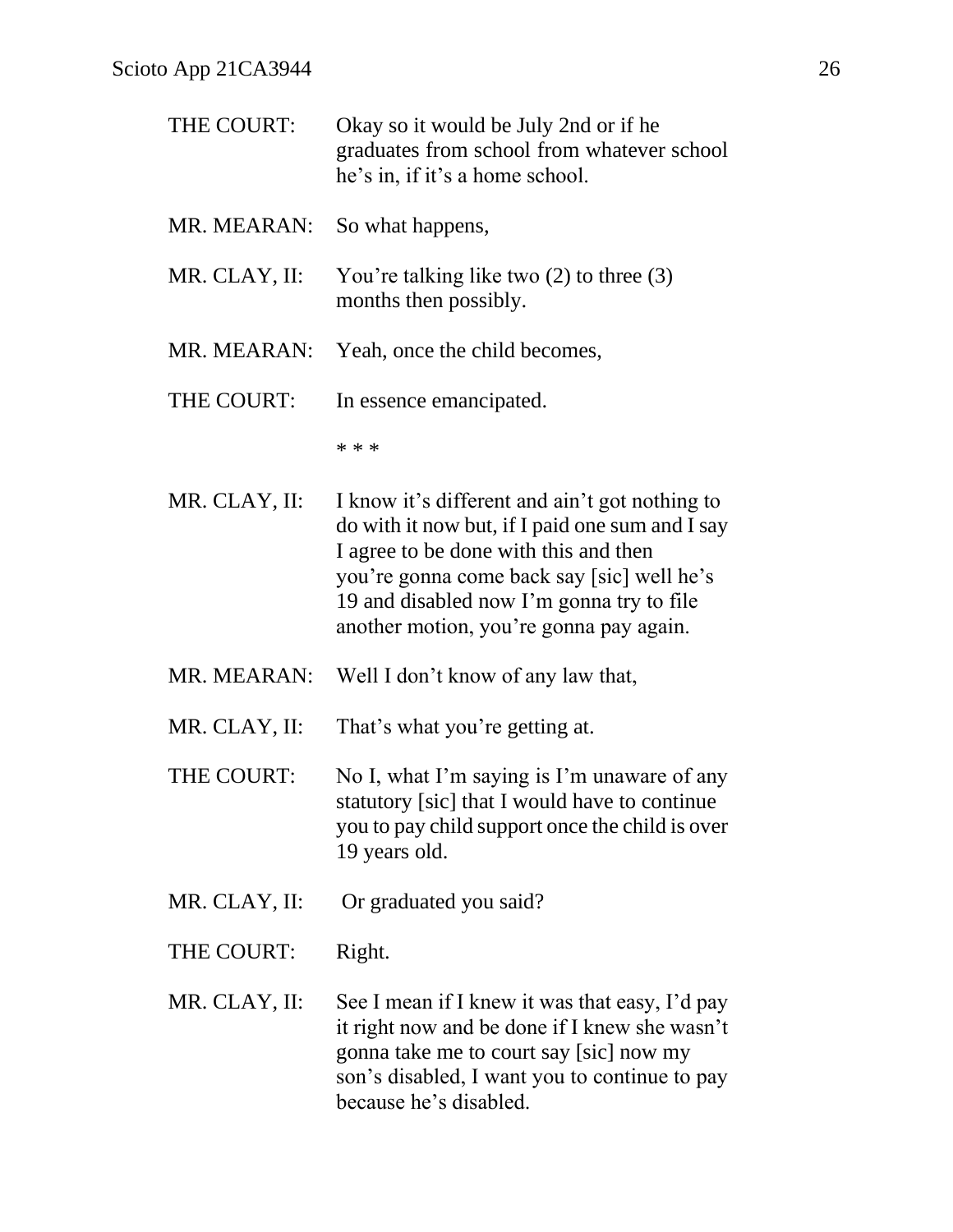MR. MEARAN: We, sir,

MR. CLAY, II: Cause that's been brought up several times.

{¶32} Thereafter, the parties went off the record and entered into an agreement for Appellant to pay \$191.54 for three months, for a total of \$574.62 in child support before the child turned 19 years old on July 2, 2016.

{¶33} Clearly, upon entering the courtroom Appellee believed she was entitled to seek child support from Appellant for their adult son, assuming he was disabled, and Appellant believed he was obligated to pay such support. However, upon being advised by both her own counsel and the court that there was no statutory or other requirement for Appellant to continue paying child support beyond their son's 19th birthday, Appellee entered into an agreement to get whatever he was willing to pay. In fact, it appears that both of these parties entered into the agreement based upon a mistaken understanding of the law that was induced in part by counsel and in part by the court, as clearly R.C. 3119.86 had been enacted at the time of the hearing and *Castle v. Castle* had been decided by the Supreme Court of Ohio over 30 years prior. Under these circumstances, we conclude that the application of the doctrine of res judicata to forever bar Appellee's request for child support for her adult child, assuming that he is in fact disabled, would not serve the interests of justice and would violate the strong public policy which favors enforcing the obligation of parents to support their adult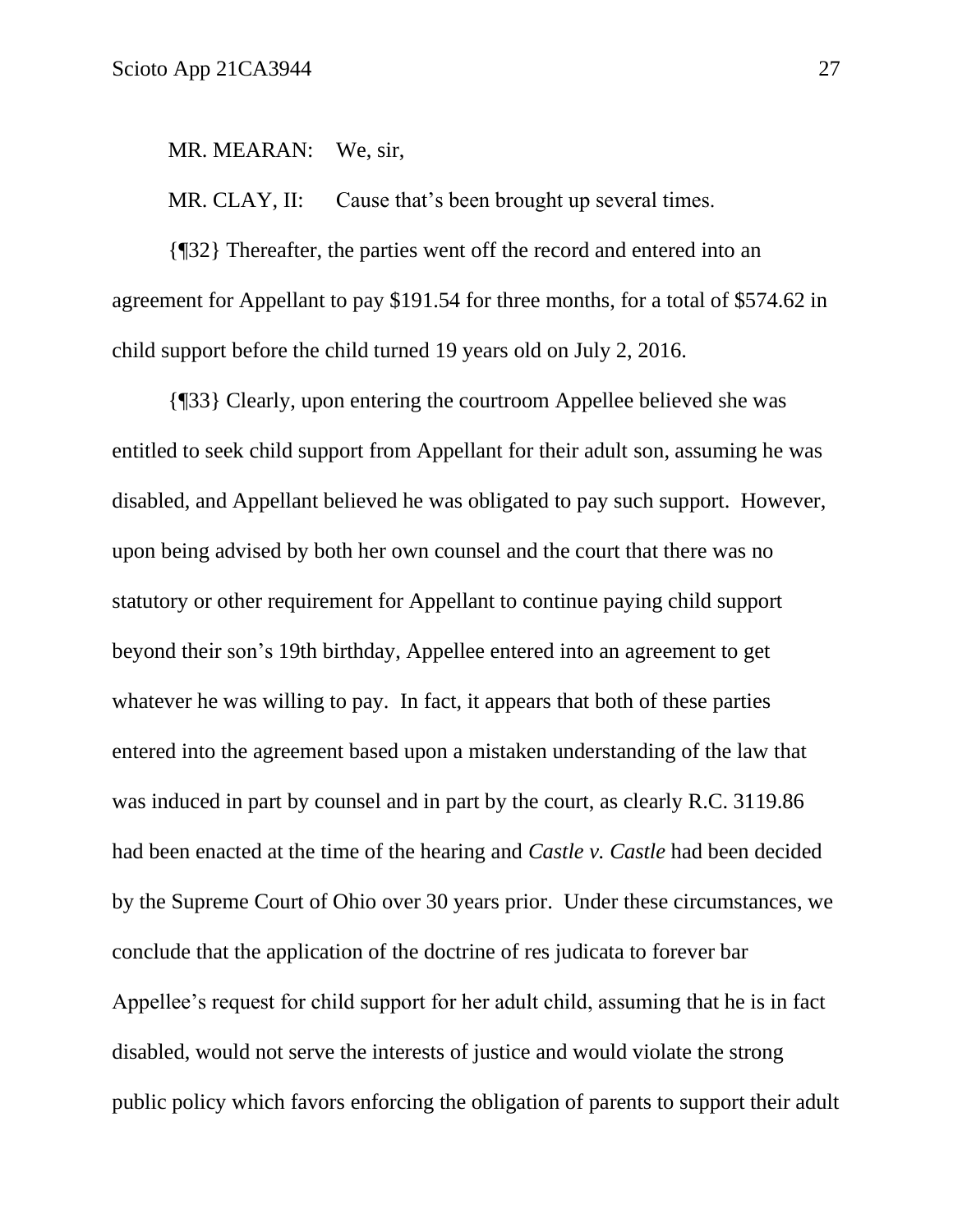disabled children. As such, we find no merit to Appellant's argument that the trial court erred by ordering him to pay child support, at least to the extent that the argument is based upon the premise that the motion to modify child support was barred by the doctrine of res judicata.

{¶34} Our inquiry, however, does not end here. Despite finding no error on the part of the trial court in declining to apply the doctrine of res judicata below, we nevertheless find that the trial court erred and abused its discretion in ordering child support. As set forth above, in *Castle v. Castle*, the Supreme Court of Ohio recognized that the common law duty of support imposed on parents to support their children may continue beyond the age of majority in cases where a child is unable to support himself or herself because of physical or mental disabilities that were in existence before the reaching of the age of majority. *See Castle, supra*, at paragraph one of the syllabus. The *Castle* Court also held that domestic relations courts retain "jurisdiction over parties in a divorce, dissolution or separation proceeding to continue or to modify support payments for a mentally or physically disabled child," provided that the child was "disabled before he or she attained the age of majority \* \* \*." *Id*. at paragraph two of the syllabus. Further, as set forth above, R.C. 3119.86 is the codification of the common law duty of support recognized in *Castle* and provides that the duty of support to a child shall continue beyond the child's 18th birthday when "[t]he child is mentally or physically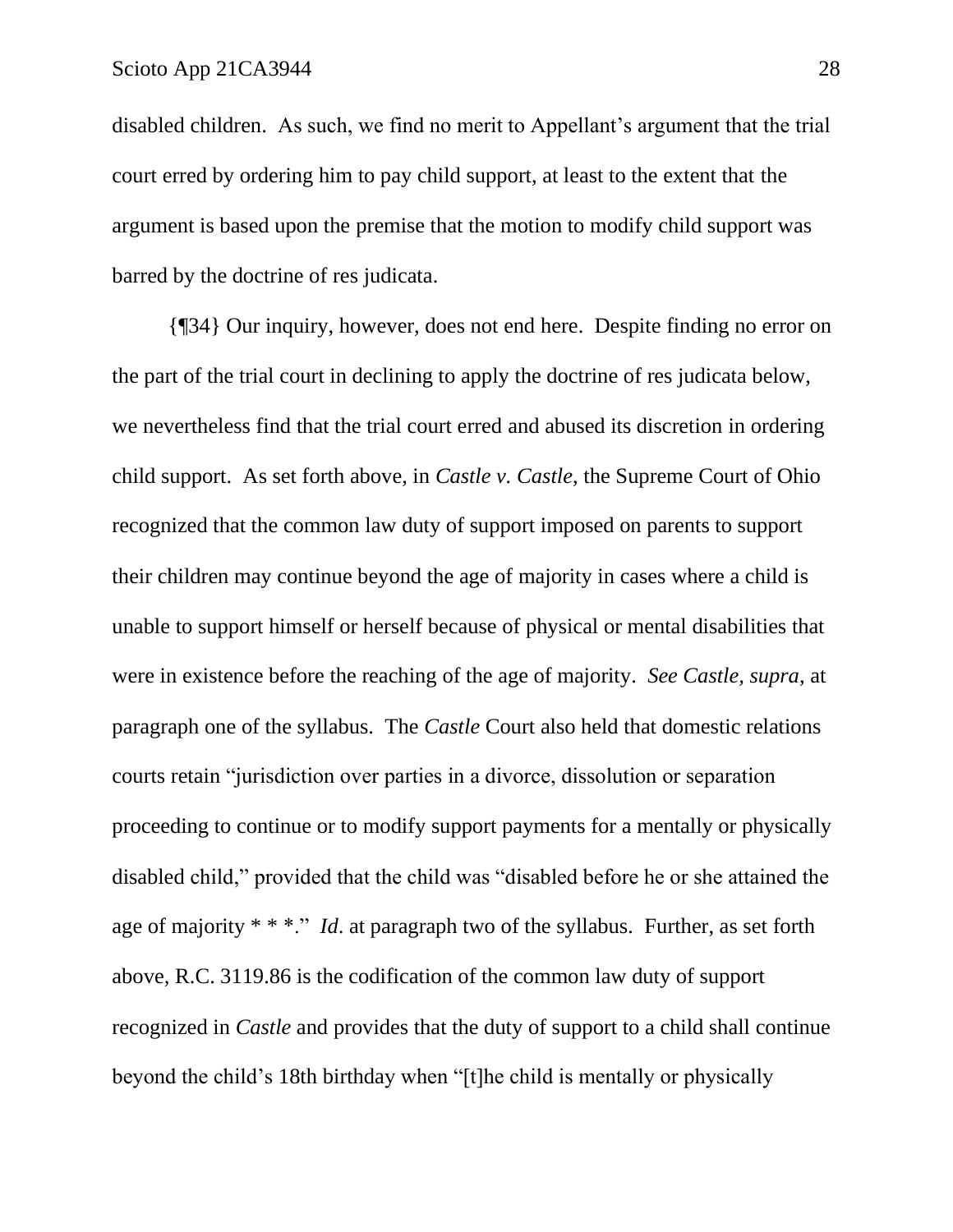disabled *and* is incapable of supporting or maintaining himself or herself." (Emphasis added). R.C. 3119.86(A)(1)(a).

{¶35} In the present case, there is very little evidence in the record regarding the child at issue's disability, the extent of the disability, or whether the disability renders him unable to maintain or support himself. The parties were divorced while the child was still a minor, but neither the separation agreement nor the divorce decree contained any reference to the child being disabled. Subsequently, although Appellee filed a motion in 2016 seeking a modification of child support wherein she made an allegation that the child, who was still a minor at the time, was disabled, aside from Appellee's allegation in her motion there was no evidence admitted regarding the alleged disability. No evidentiary hearing was held on Appellee's prior motion and the parties ended up reaching an agreement off the record during a pre-trial hearing that simply required Appellant to pay child support until July 2, 2016, when the child emancipated. Neither the handwritten agreement of the parties nor the judgment entry filed thereafter by the trial court made any reference to the child having a disability. Although Appellant appears to have acknowledged on the record during a pretrial conference that the child was "disabled," there was absolutely no evidence offered regarding the nature of the disability, the extent of the disability, when the disability arose, whether the disability was permanent, whether the disability was physical or mental or both, or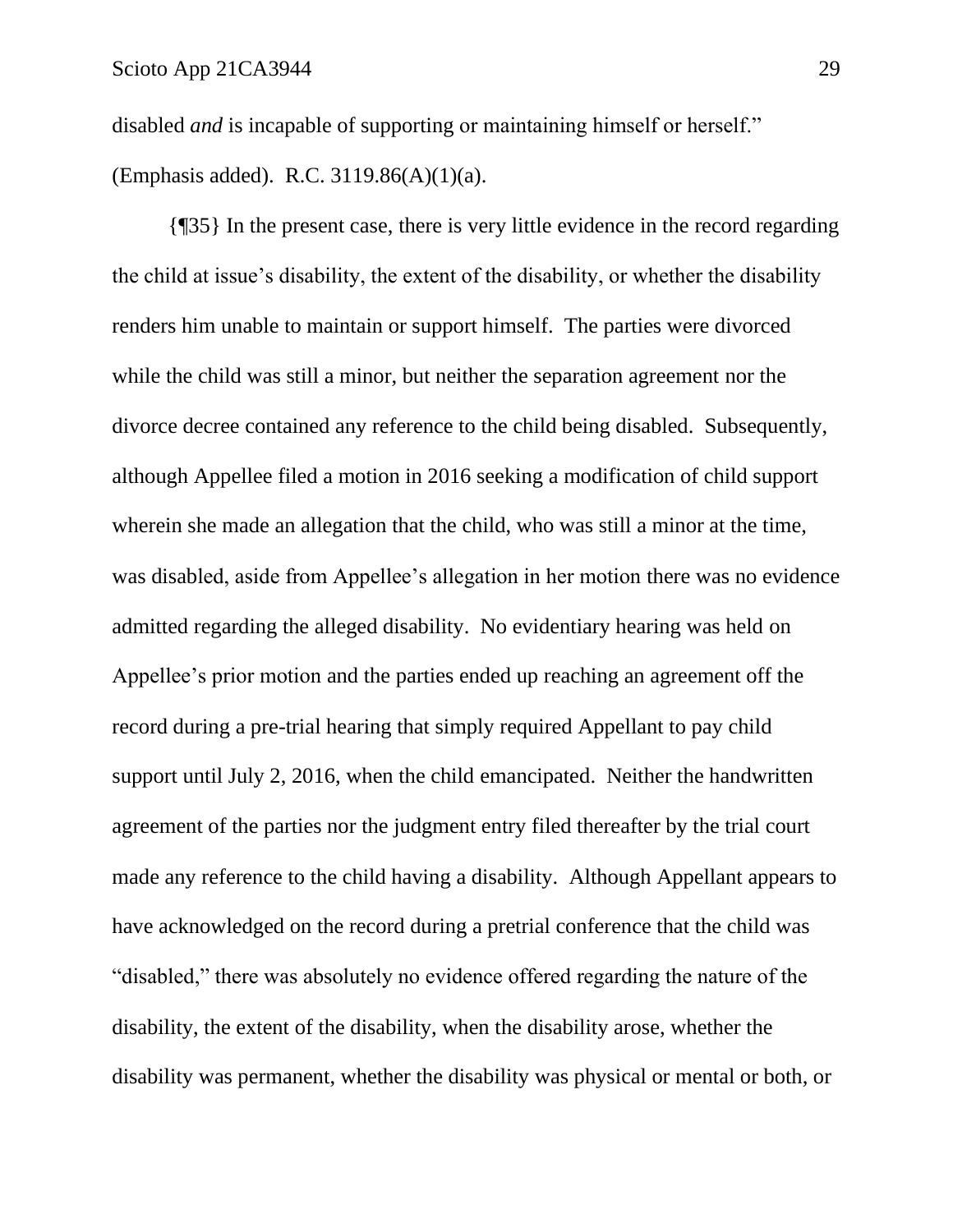whether the disability would ultimately affect the child's ability to maintain and provide for himself as an adult.

{¶36} Thereafter, although Appellee filed another motion to modify child support in August of 2018, no evidence was introduced regarding the child's alleged disability other than the affidavit of Appellee that was attached to Appellee's motion, as well as a judgment entry from the Probate Court of Pike County appointing Appellee as the child's guardian. Although the affidavit averred that the child "was born with cerebral palsy and severe developmental disabilities[]" and that he was "completely unable to take care of himself …" and the probate court entry stated the child was "incompetent by reason of profound/severe mental retardation/developmental disabilities due to cerebral palsy and is therefore incapable of taking proper care of himself and his property, and that a guardianship is necessary," Appellant did not stipulate to the child's disability during the hearing that was held on his motion to dismiss. Moreover, Appellant's counsel stated on the record during that hearing that he expected that the issue of the child's disability and the extent thereof would be the subject of a later hearing.

{¶37} There was no evidentiary hearing subsequently held, however, before the magistrate issued a decision impliedly overruling Appellant's motion to dismiss and finding that "it is likely the child will not emancipate in that he will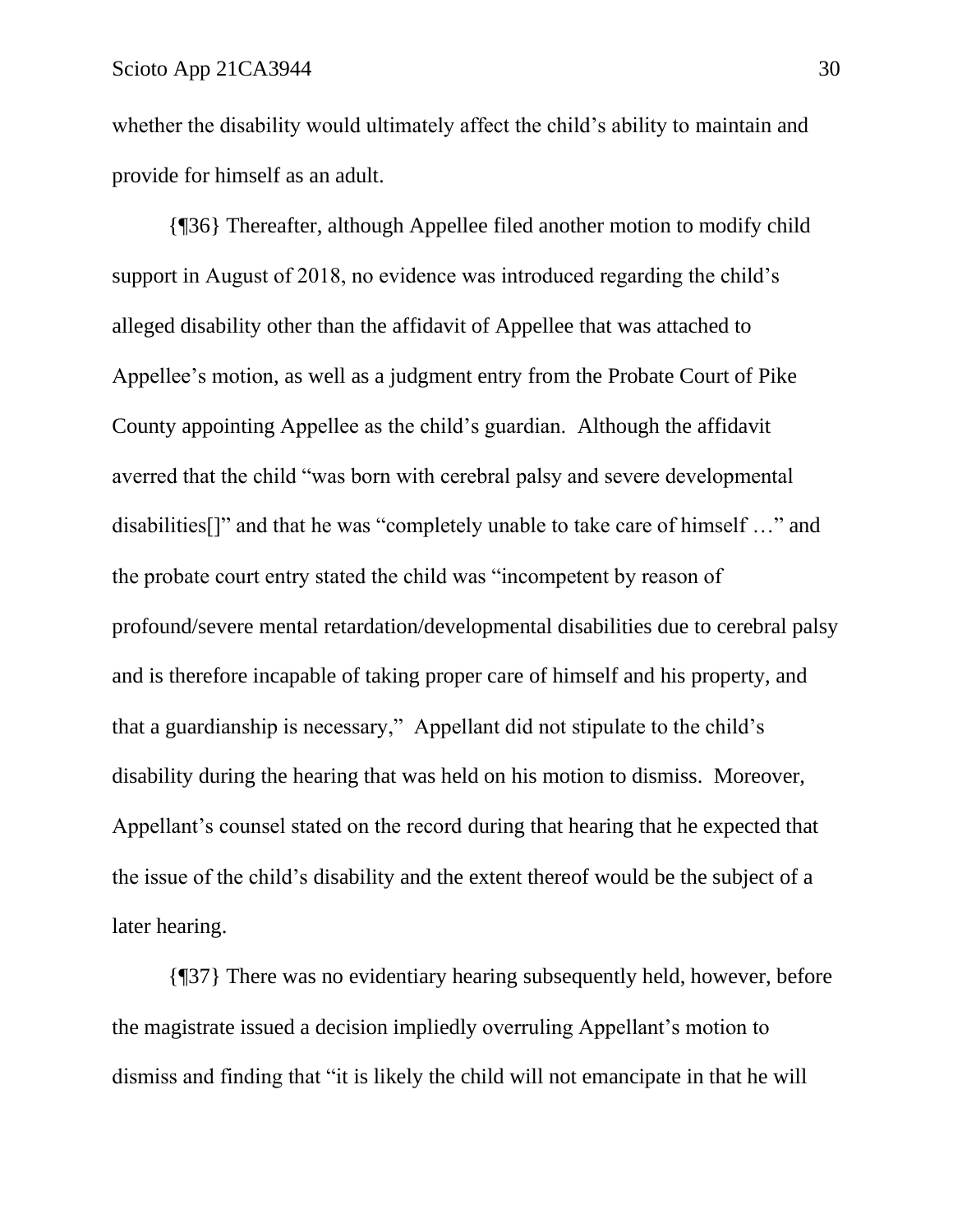never be self-sufficient and able to care for himself." The magistrate further found that the "child has not and will not emancipate based upon his physical condition[,]" and that Appellant "has a continuing duty to support [the] child." Appellant filed objections and supplemental objections arguing that the trial court had wrongfully denied his motion to dismiss and alternatively, had erred in determining the child was disabled and unable to support himself without holding an evidentiary hearing on the issue of disability. Appellant argued that the court had put the proverbial "cart before the horse in the legal sense" and should, at a minimum, vacate the magistrate's findings regarding Appellant's "duty to support the child and finding that their son is disabled" and allow the parties to litigate those issues.

{¶38} Appellant's objections were overruled and the trial court ultimately approved and adopted the magistrate's decision. The absence of evidence in the record regarding the nature and extent of the child's disability leads us to conclude that the trial court erred and abused its discretion in summarily finding that the child, who was approximately 23 years old by that time, was disabled, had not emancipated, would never emancipate, and that Appellant would be required to pay child support for the benefit of the child for the remainder of the child's life as a result of the child's disability.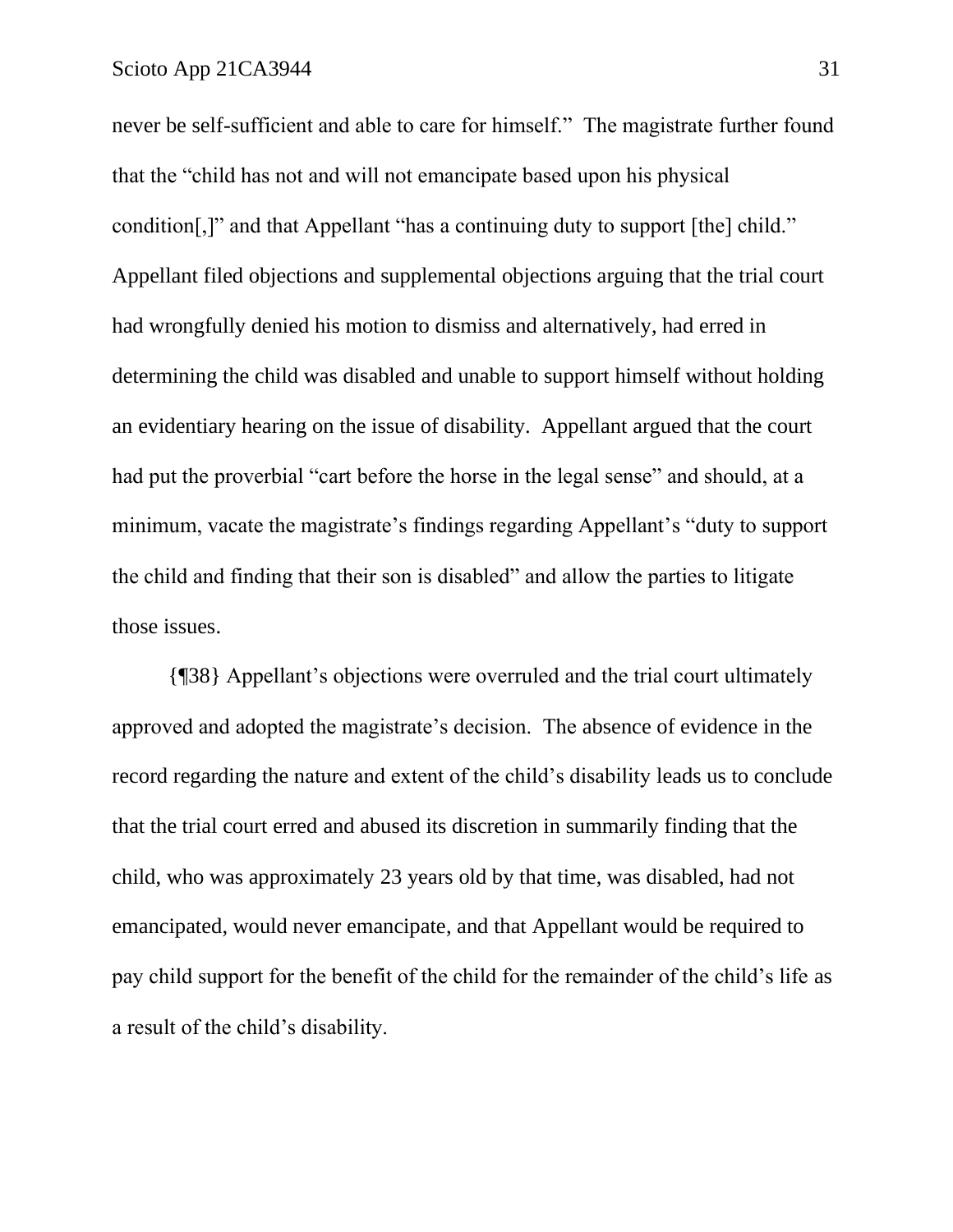{¶39} In *Castle v. Castle*, the Court considered a second case that was part of the certified conflict. More specifically, the Court considered *Mullanney v. Mullanney*, 15 Ohio St.3d 279, 473 N.E.2d 803 (1984). In that case, although it recognized the duty of continuing support for adult disabled children that were so disabled before reaching the age of majority, the Court ultimately determined that the matter had to be remanded to the trial court for further proceedings to determine the nature and extent of the child at issue's disability. *Id.* at 281, 283 (finding that a remand was necessary for a factual determination as to whether adult child with hydrocephalus was disabled to the extent that she was incapable of maintaining herself). We believe that here, based upon the record before us, a reversal of the trial court's judgment and a remand is the proper course of action in this matter as well. Thus, we conclude the trial court erred and abused its discretion in ordering lifetime child support for the benefit of the child at issue in the absence of evidence in the record regarding the full nature and extent of the child's disability and whether that disability renders him unable to support and maintain himself, which is necessary to support such an award.

{¶40} Accordingly, we reverse the judgment of the trial court and remand this matter for further proceedings. The trial court is hereby instructed to hold an evidentiary hearing on the nature and extent of the child's alleged disability as well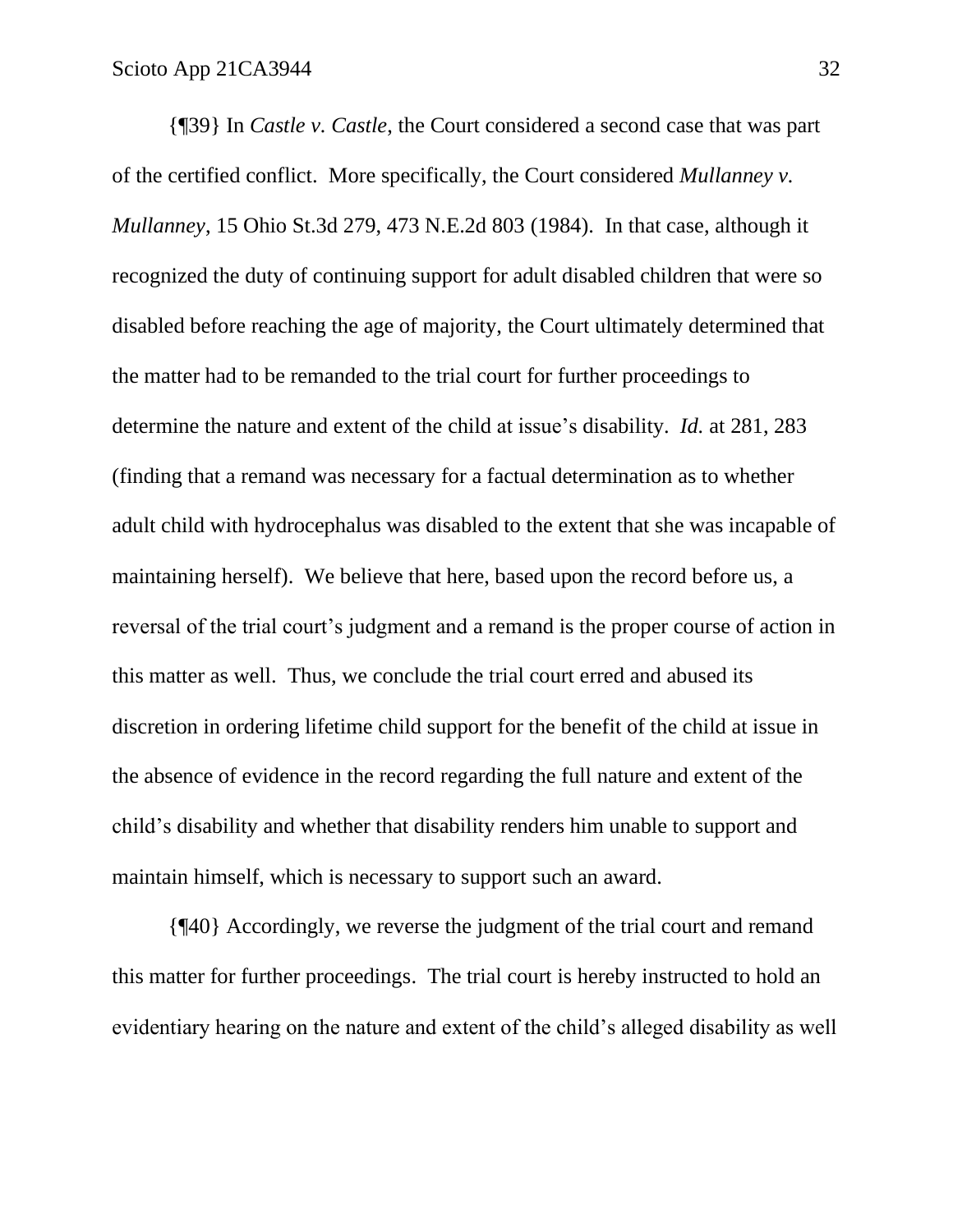Scioto App 21CA3944 33

as whether, as a result of the disability, the child is incapable of supporting and maintaining himself.

# **JUDGMENT REVERSED AND REMANDED.**